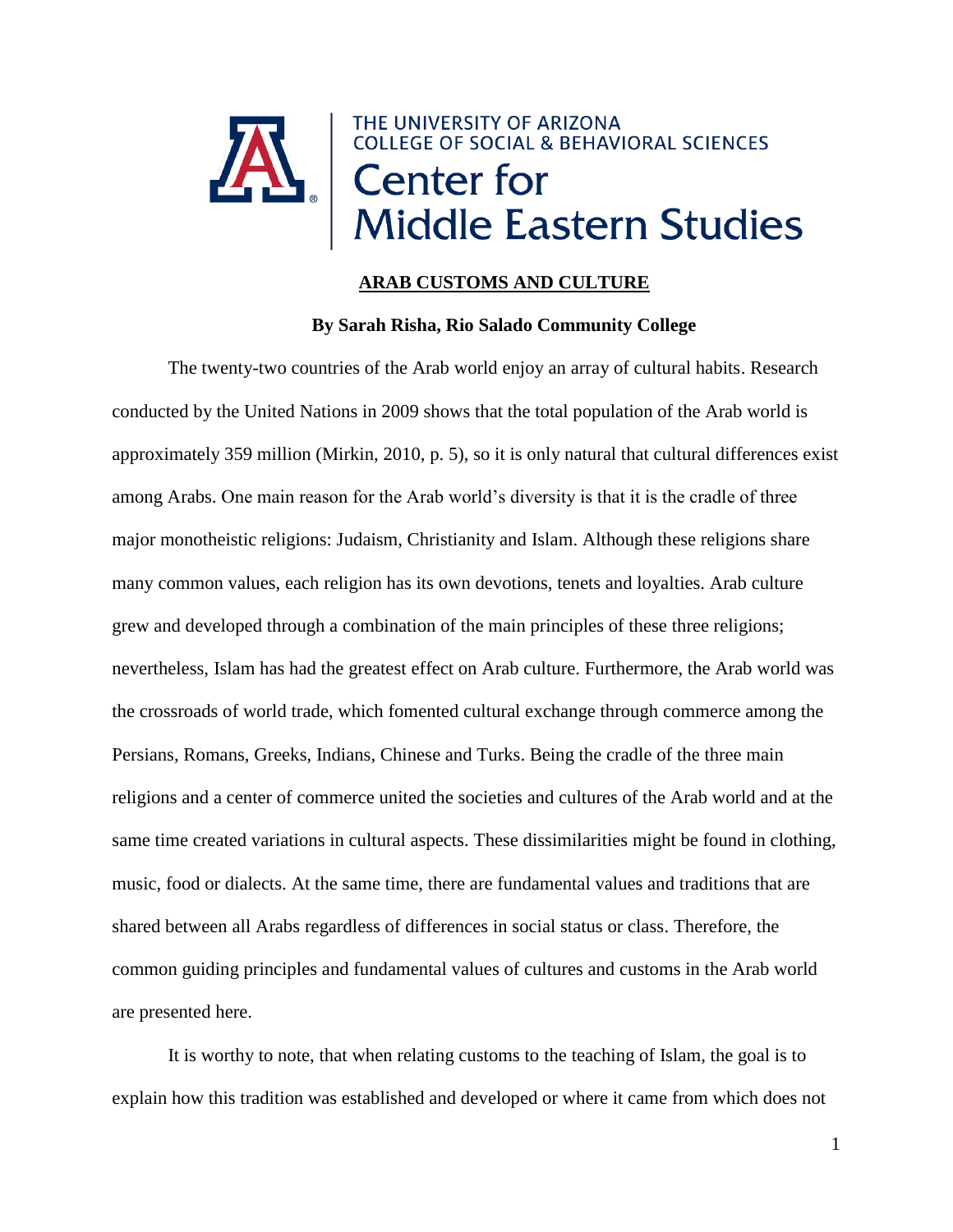mean that all Arabs are familiar with the Islamic teaching mentioned. This is to say, for example, Arabs grew and were directed to eat with their right hand as it is the proper way to eat. Therefore, almost all Arabs would use the right hand because it is the culture more than following directions of a religion.

## **High-context and Low-context Culture**

Both Arab and American cultures have their own distinctive features. Although American culture is a melting pot of diverse cultures, with variations across the fifty states, the term "American culture" represents structures acknowledged by intercultural scholars such as Stewart in 1972 and 1989. These characteristics are widespread and prevalent in the media and public communication. In this section, we will examine one main variance between Arab and American cultures in communication and usage of language by discussing the concept of high-context and low-context cultures. The difference between high- and low-context cultures depends on how much meaning is initiated in the context. Hall (1982) states that meaning and context are "inextricably bound up with each other" (p. 18). He added that "most of the information is either in the physical context or internalized in the person, while very little is in the coded, explicit, transmitted part of the message" (p.18).

Arab culture is a high-context culture, in which more meaning is embedded in the context. This means that the listener must understand contextual indications or signals to comprehend the full message presented. In other words, it is the listeners' job to understand what has been said. Henle (1962) stated that the listener needs to "go to considerable lengths to make sense of an oral message" (p. 371). Consequently, the auditors play a significant role in constructing meaning. Gold (1988) agreed, stating that "the audience cooperates with the speaker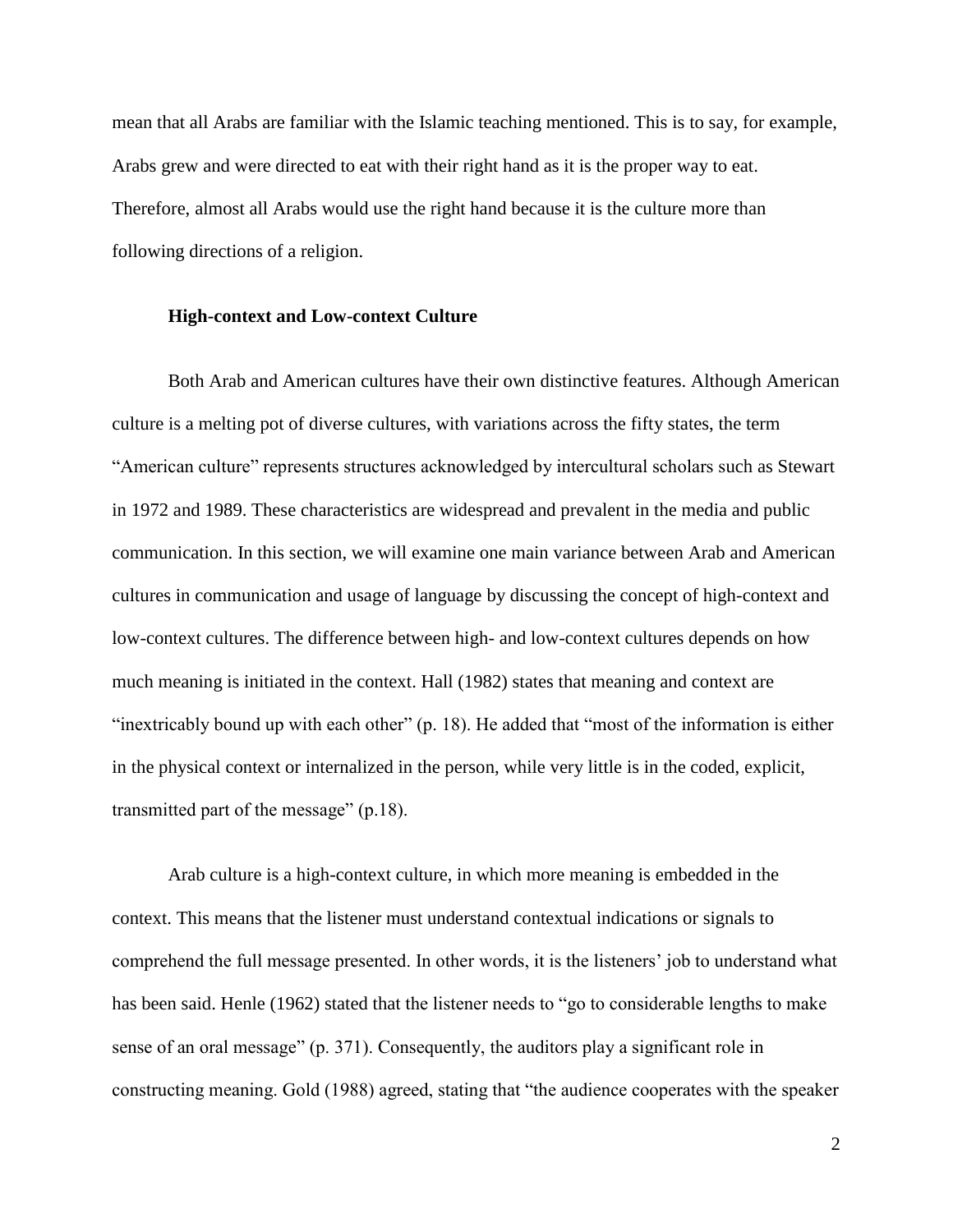by trying to understand the meaning or 'gist' rather than the actual content" (p. 170). Thus, listeners are active partners. Hall summarized the difference between low- and high-context culture when he wrote:

People raised in high-context systems expect more from others than do the participants in low-context systems. When talking about something that they have on their minds, a high-context individual will expect his interlocutor to know what's bothering him, so that he doesn't have to be specific. The result is that he will talk around and around the point, in effect putting all the pieces in place except the crucial one. Placing it properly -- this keystone -- is the role of his interlocutor. (1976, p. 98)

For example, an Arab visitor would say, "I am thirsty," and it is the host's job to get some water for the visitor. When they need money, Arabs would talk about how difficult life is, describe the situations they face and give a few examples of the hardships in their lives. The listener then must interpret that the real message is a request for a loan or financial support. One more example for high-context culture is when a speaker asks an Arab for help, instead of saying no or "sorry, I cannot help you," the Arab will often say, "I will try" or "Let me see what I can do" regardless of how difficult or even impossible it may be to help. After several times of saying "Not yet" or I am still checking," the person who asked for help would know that the real response is no. The friendship will remain intact as long as there was not a direct no. Additionally, it is also common to respond to yes-and-no questions, such as "Do you understand?" with yes. Arabs feel it is impolite to say no, which would require the speaker to explain things again or make the speaker feel that he is not very clear. Saying no also could be interpreted as a sign of unhappiness or a desire to end a conversation or relationship.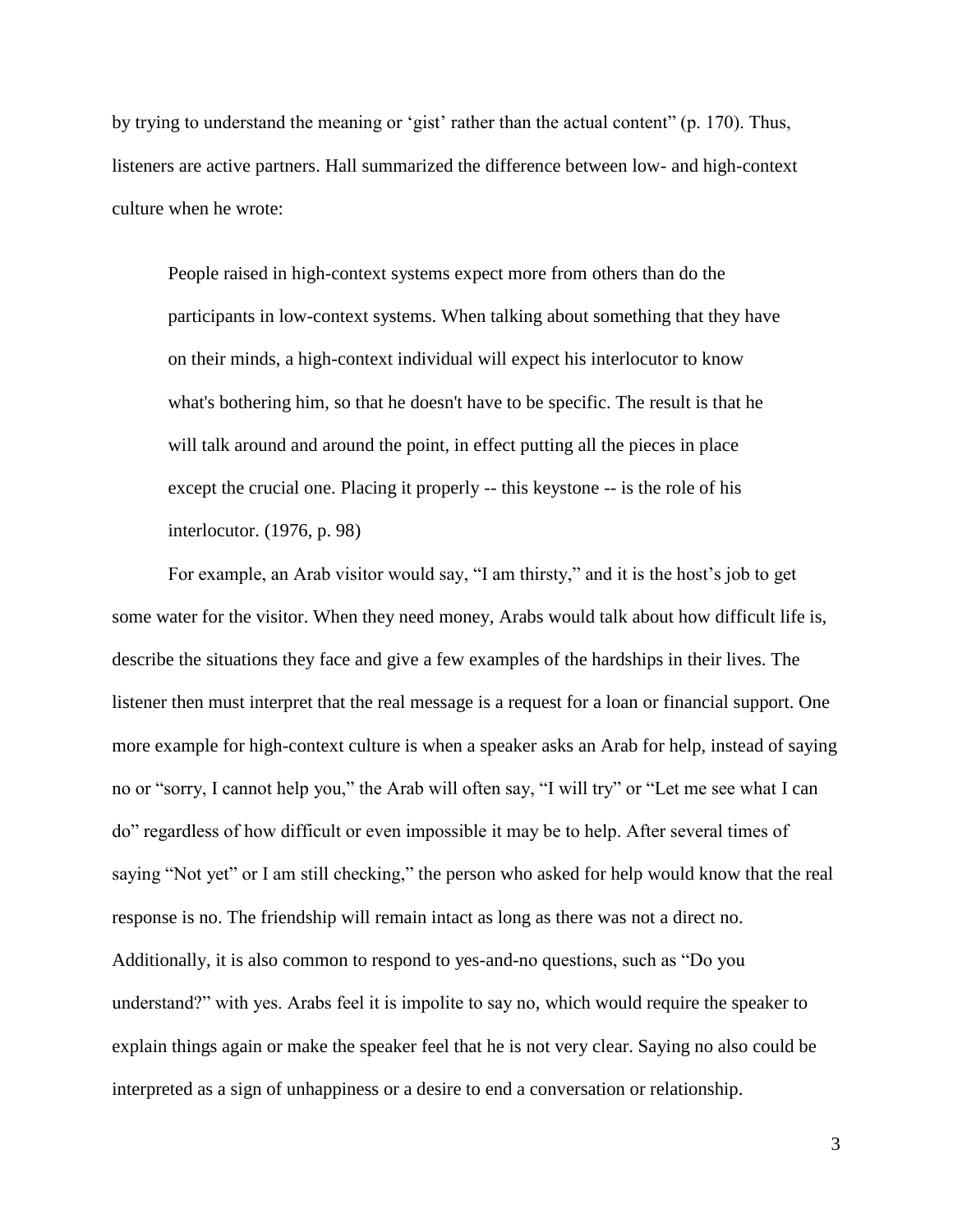In contrast, low-context American culture assigns more meaning to the actual words and language used rather than the context. American communication is clear, direct, analytical and to the point (Ting-Toomey, 1985). In low-context culture, it is the speaker's role to convey the meaning accurately and methodically without the clear participation of the listener. Other scholars have used the terms direct versus indirect to distinguish between Arab and American communications to describe this difference. Levine (1985) stated that there are many common expressions used in American culture reflecting direct and clear communication. Some of these expressions include "What do you mean," "Be specific," "Don't beat around the bush," and "Get to the point" (p. 29). Arabs, however, do not have such direct expressions in their communications. For example, criticism of an Arab requires an indirect approach that might include some positive comments in addition to criticism.

On the other hand, Arabs tend to express their feelings and emotions in what might look to the Western eye like a forceful and exaggerated fashion. Arabs in turn often feel that Westerners are cold people. For example, friends may shout and scream at each other when angry, but they also hug and kiss on the cheeks when they miss each other. Likewise, the Arab response to death includes much screaming, weeping and loud wailing. One more example is when parents are mad at their children, they express their feelings by screaming, shouting at them and might even hit them. However, children do not scream back, they just listen and sit still. For Americans, this might be considered as abuse but for Arabs it is only part of bringing up children as all parents are full of love for their children and work hard to give them the best they can.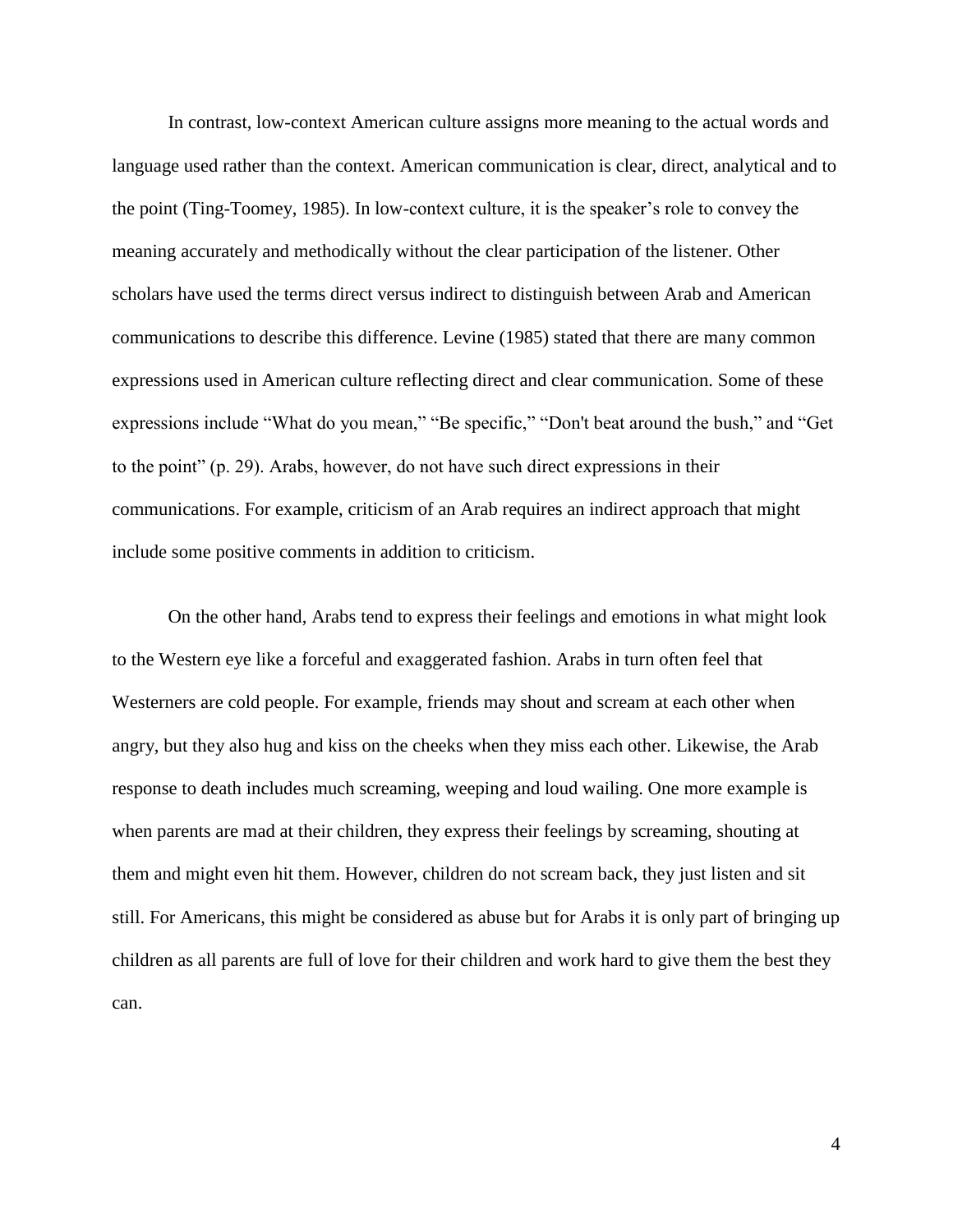It is necessary to look at differences between cultures without being judgmental. However, many people have an unconscious tendency to view cultural variances as undesirable and negative compared with one's own culture (Zaharna, 2016). Norman Daniels (1975) confirmed this point, explaining that we need to absorb differences and deal with them as differences only rather than professing them as right or wrong.

#### **Greetings and Visits**

One very important factor constituting to a person's character is good manners, which starts with greetings. Arabs shake hands using only the right hand when they meet and say goodbye. Sometimes failure to shake hands might be considered rude, especially among older generations. Close friends and people whom one has not seen for a while may hug and kiss on both cheeks when greeting. Arab men kiss other men and women kiss other women. However, women and men do not kiss, as this is considered immodest and shameful unless they are close family members such as brothers and sisters, daughters and fathers or nieces and uncles. When meeting older family members such as parents, uncles or grandparents, it is customary to kiss either forehead, nose, or right hand of that person, depending on family's tradition, to show admiration and respect.

When a guest arrives, all people sitting in the room stand up to greet the newcomer, who shakes hands and kisses all attendees starting with those on his right side. Some Arabs, among them those from the Gulf countries, place their right hand on their heart after shaking hands as a sign of respect and love. Sometimes, when an Arab woman is introduced to a man who is not a family member, it is the woman's choice to shake hands or not. Some Arab women might initiate the handshake while others do not, depending on their background and family rules.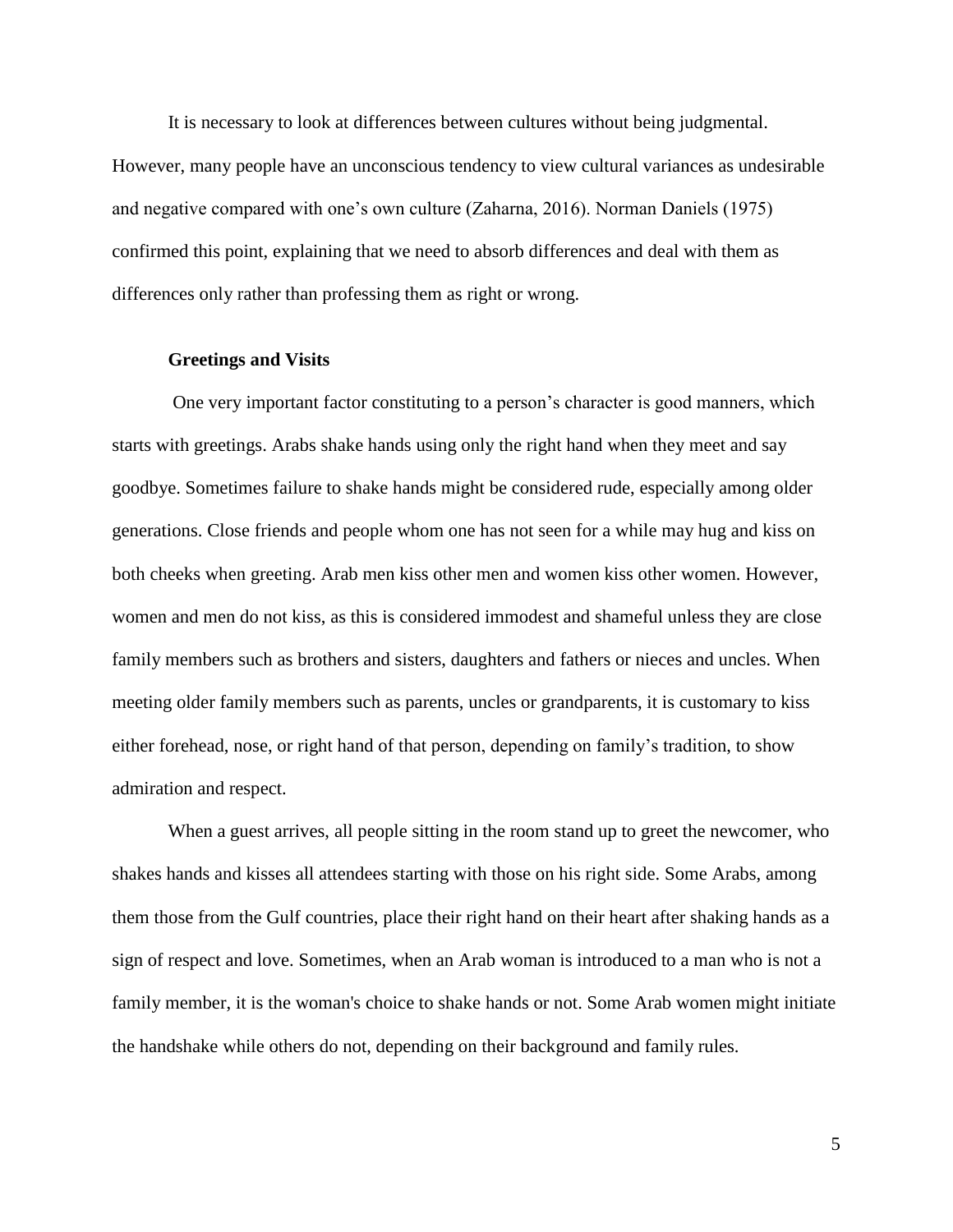It is common to have separate seating for men and women. Usually, when entering a house as a guest, males and females are directed to different rooms. In the Gulf countries, most houses have separate entrances for men and women.

During visits, one sits properly without drooping, wiggling or sliding down in one's seat, especially in a gathering among different age groups. While seated, Arabs do not put their feet or shoes facing one another or pointing at someone's face, as it is considered disrespectful; visitors usually keep both feet on the floor. These seating traditions are required particularly when older people are in the room; however, friends of the same age may sit however they feel comfortable. In conversation, it is disrespectful to lean against the wall or put one's hands in one's pockets, as it reflects tiredness, boredom or lack of enthusiasm for the conversation.

The most popular greeting is "*as-salaamu alaykum,"* meaning "peace be blessed upon you." The response to it is "*wa alaykum as-salaam wa rahmatu Allah wa barakatuh,"* which means *"*and upon you peace and God's mercy and blessings." It is the same as both hello and goodbye in the United States.

Greeting with a smile and showing feelings are rooted in Islamic teachings, as the religion encourages its followers to greet each other and all people they meet to spread love, peace and friendship. The Prophet said, "You will never enter Paradise until you believe, and you will never believe fully until you love each other. Shall I not lead you to something that if you do it, you will love each other? Spread the greetings of 'Salaam' amongst yourselves" (Muslim, Vol. 1, # 68). Additionally, when someone greets you, it is your obligation to respond to his greetings as Allah says in the Qur'an: "When you are greeted with a greeting, greet in return with what is better than it, or (at least) return it equally" (4:86). The teachings of the Prophet clarified who should initiate the greeting, as he said, "A rider should greet a pedestrian, a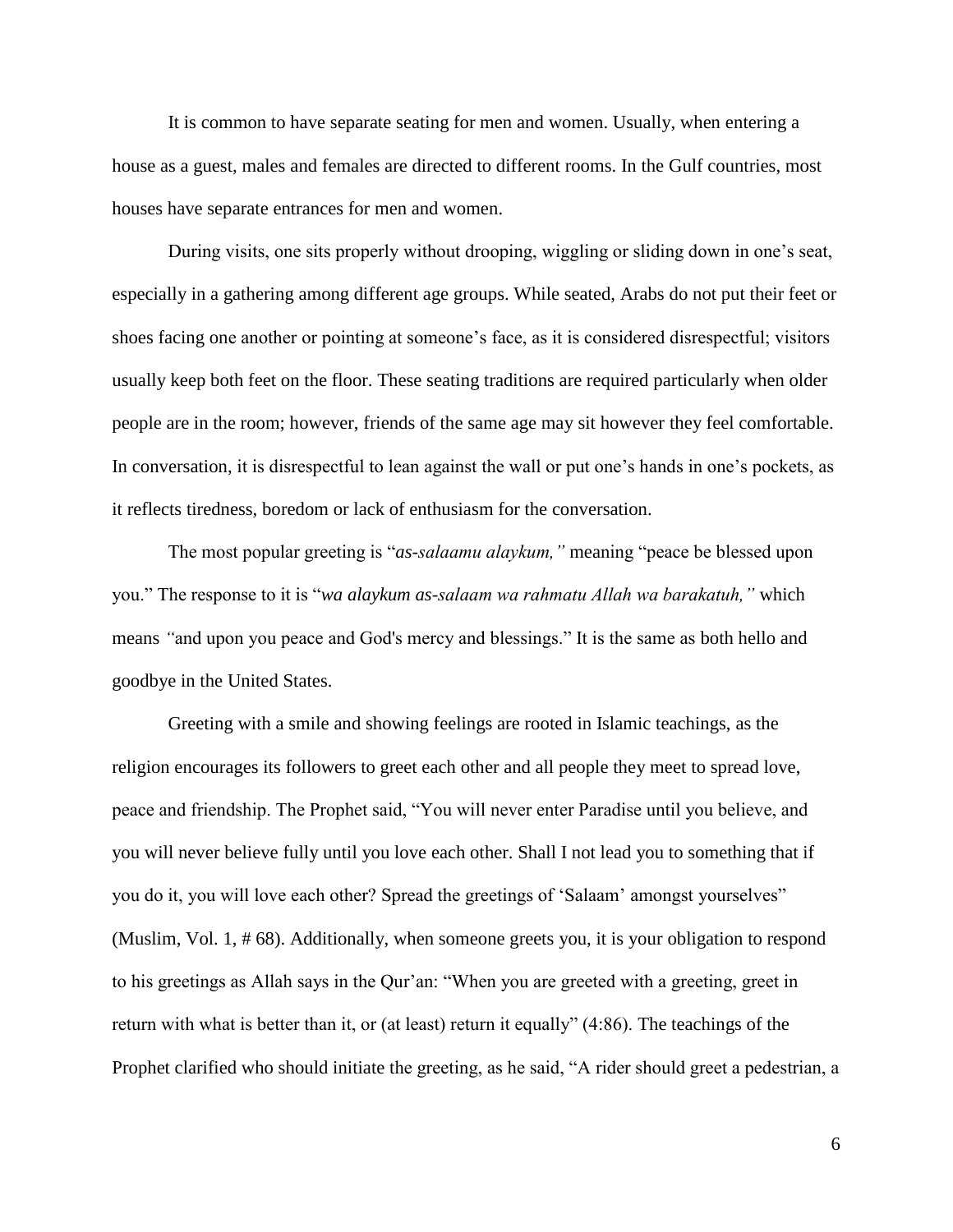pedestrian should greet one who is seated, and a smaller group of people should greet a larger" (Muslim, Vol. 1, # 857).

The social interaction of Arabs stresses the importance of politeness and generosity in greeting etiquette. For example, a host should welcome his visitors in a pleasant and friendly manner accompanied by a big smile (Hammad, 1989). When a host or hostess does not smile or use welcoming expressions, it signifies that there is something wrong or guests are not welcome. The guest would ask if there is something wrong and might leave, depending on the response.

When saying goodbye, guests and hosts shake hands again and sometimes kiss. It is very common to see Arabs standing and talking at the door, where they might start another conversation and spend few more minutes talking. The host usually accompanies his guests to the door and to their cars if they are the last to leave.

On a side note, the Arab concept of time differs from that in the West. For example, Arabs use "see you before lunch" instead of defining the exact time. Being late is expected and no one gets angry about lateness in others. It is quite common for a host to invite guests for dinner at six o'clock, with many people starting to arrive at seven o'clock and the last guests arriving at eight. Hosts should not be upset about cold food because they are expected to plan according to Arab custom. However, living in the United States does change some cultural habits for Arabs, who might agree when planning a picnic with other Arab friends, for example, to meet at the park at one o'clock, but the host may ask guests not to come late because they will start serving the food at three o'clock.

## **Hospitality and Food**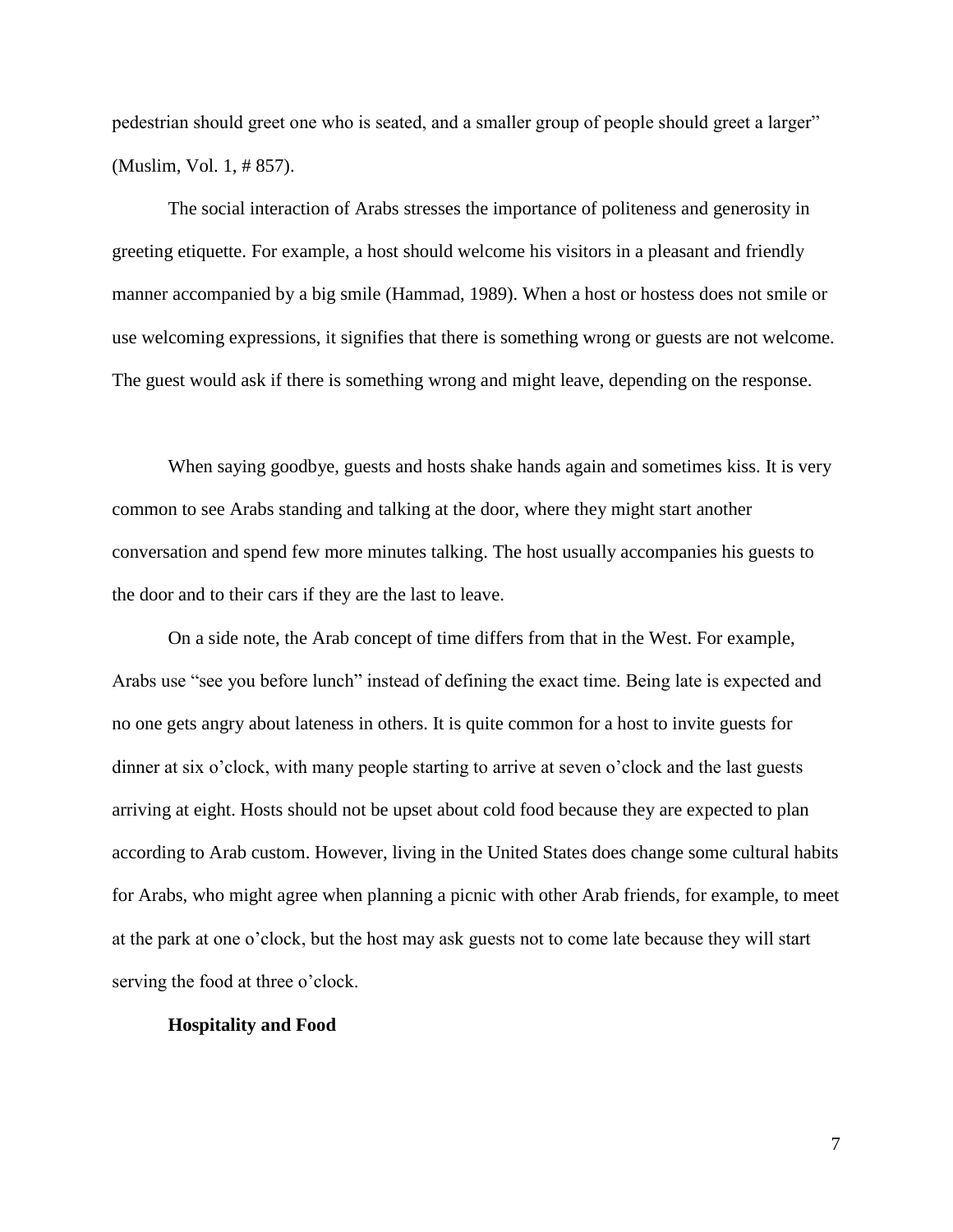A hallmark of Arab cultural practice is hospitality and generosity. As an example, when someone praises an object, be it a picture frame on the wall, a watch, a purse or item of clothing, an Arab may give it to the admirer and insist that he take it. They would say, "Since you like it so much, it is yours." As long as it is something they can live without, it will be generously offered.

In terms of hospitality toward guests, in regular visits (not an invitation for a meal), when Arabs have a visitor, they start by offering juice or soda, followed by hot tea with assorted sweets such as cakes, cookies and other popular local confections. Nuts such as pistachios, almonds, peanuts, cashews and seeds are presented after the refreshments and kept on the table so the visitor may enjoy them during the visit. At the end of the visit, the host presents coffee perhaps accompanied with chocolates or dates, as is common in Gulf countries. Arab hospitality requires that when presenting something, the host should offer it at least three times and insist on the guest tasting what is on offer before finally accepting a guest's negative response. It is not considered polite to ask a guest whether he prefers tea or soda, for example, but rather to present a beverage and allow the guests to either drink it all or have a sip of it.

Lunch is the main meal in Arab countries. Government jobs start at about seven o'clock in the morning and conclude at one or two o'clock in the afternoon, thus allowing Arab families to share lunch and spend quality time together. Some private-sector companies have a long lunch break for three to four hours, after which employees might go back to work in the afternoon until seven or eight o'clock in the evening. Those with a long lunch break may take a nap, return to work early, spend time with friends or, in the case of students, finish schoolwork.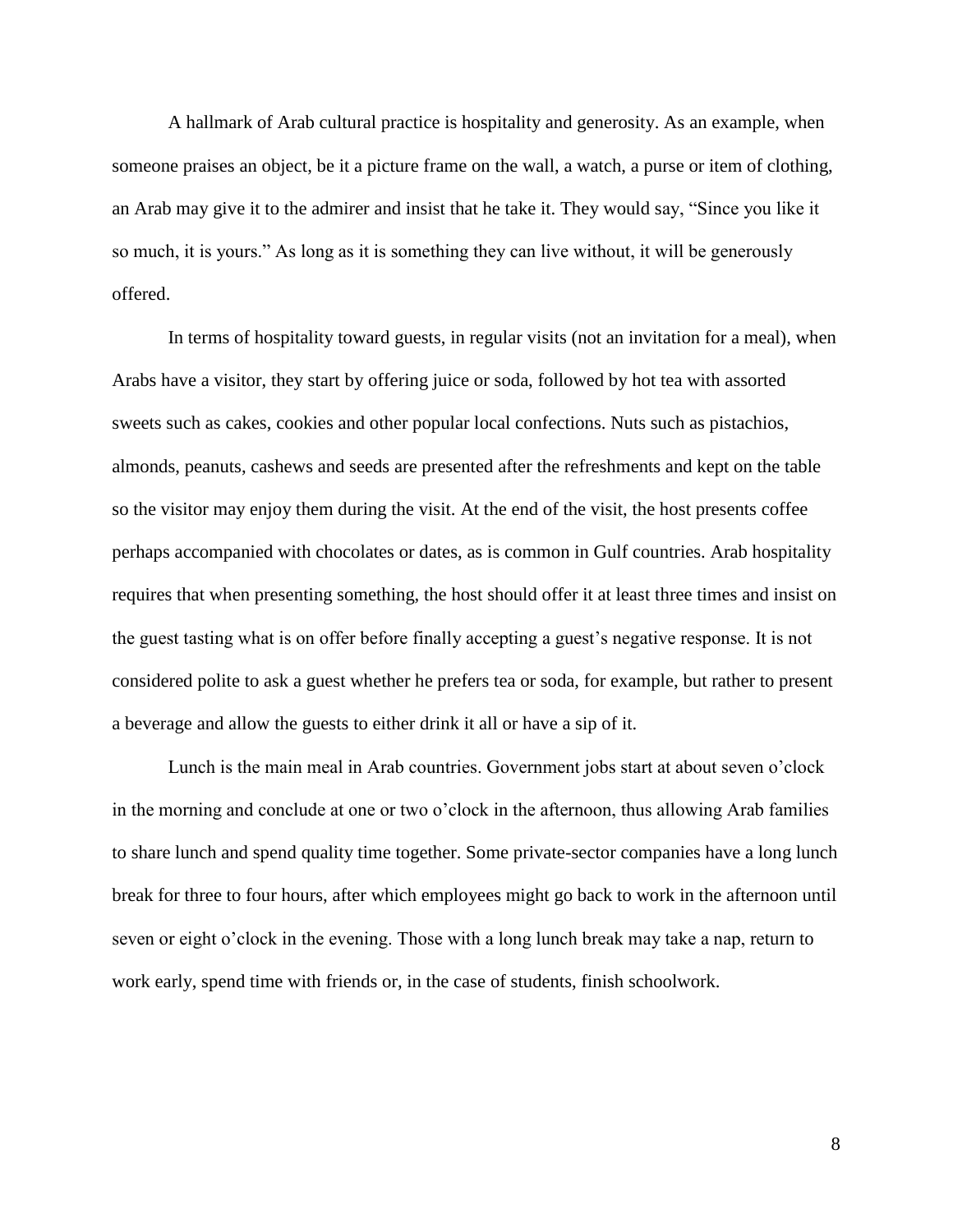Lunch is also the main meal to which guests are invited, and if a friend, neighbor or family member knocks at the door during lunch time, an Arab usually insists that the visitor come in and have lunch with them.

Although, using the right hand is an Islamic custom rather than simply an Arab custom, however, using the right hand while eating and drinking is the cultural norm. Muslims believe that Islam organizes all aspects of life, with verses from the Qur'an or sayings of the Prophet directing Muslims what to do and not to do. Among the directions for acts of worship, morals, manners, interactions with others and private affairs are customs for eating and drinking. The Prophet said, in teaching a companion eating with his left hand, "Oh young man, say the name of Allah, eat with your right hand and eat from what is nearest to you" (Al-Bukhari, Vol 7, Book 65, # 288). This *hadith*, or utterance of the Prophet, also directs Muslims to begin eating by saying "*bismillah*" or "in the name of Allah" while using the right hand and to eat what is front of him if the food is presented on one communal tray. Today most Arabs provide individual plates for each guest, so they can choose what they wish to eat. Use of the left hand to eat is only acceptable if one is unable to use the right hand for medical reasons.

It is customary practice for a guest to taste everything offered on the table. When served something unfamiliar, guests may ask about the dish and how it was prepared. Hosts usually invite guests to take a second and third serving. It is recommended to take a second serving, even if it is very small, to show appreciation to the host. After the meal, fruits, sweets, hot tea and coffee are served. Throughout the meal, the guests usually praise the food and compliment the host. It is impolite and may be considered shameful for a guest to criticize the food presented by a host. This also goes back to the teachings of the Prophet, as noted in Sahih Al-Bukhari that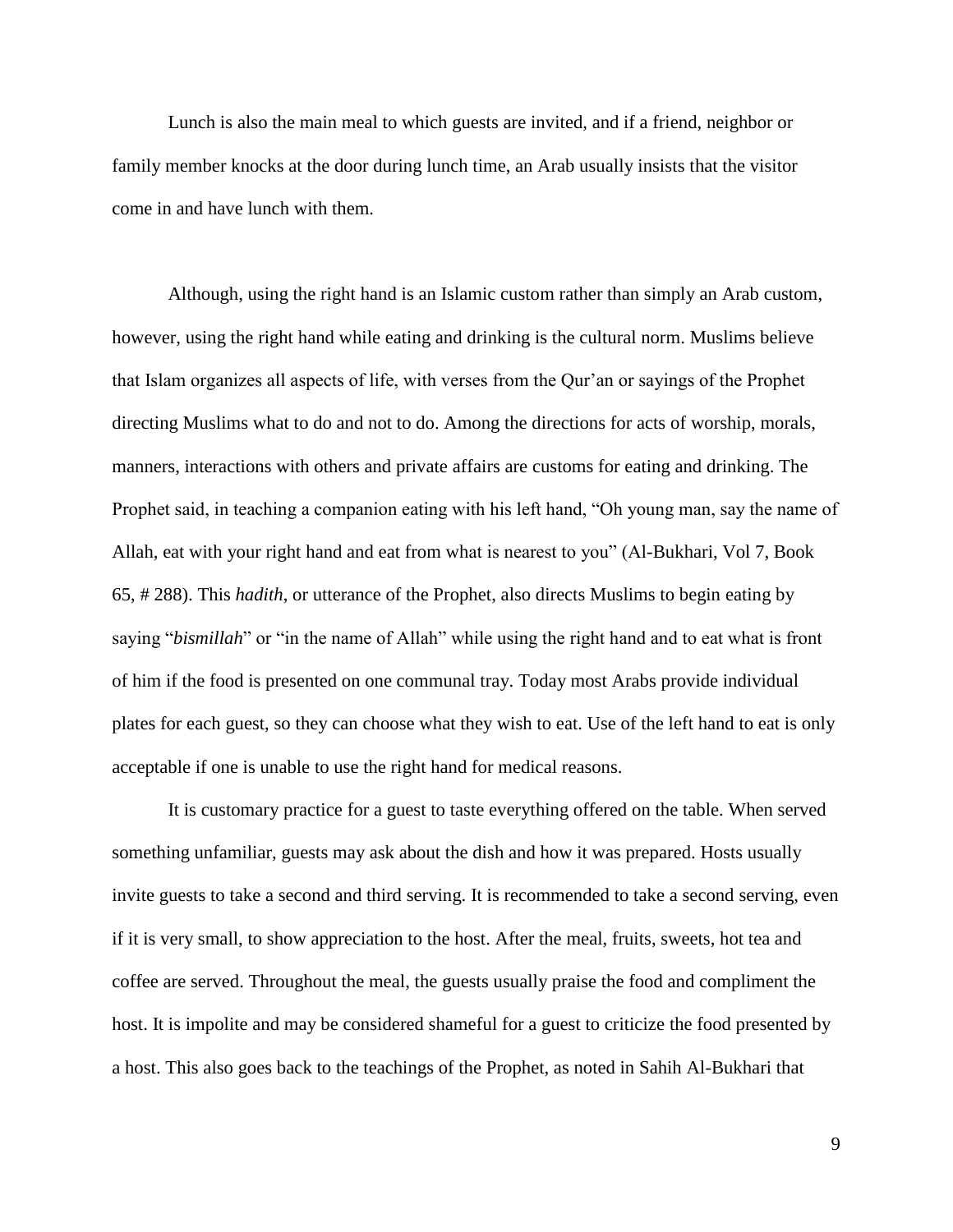"The Messenger of Allah has never criticized any food. If he liked it he would eat it, if not he would leave it" (Sahih al-Bukhari, Vol. 4, Hadith 764). When they are done eating, guests usually wish the host a full table all the time. It is customary for guests to reciprocate by inviting the host to a meal.

During lunch, many different dishes are presented to the guests. It is considered shameful to cook only one dish when having guests. While each Arab country has its own main dish, meat and rice are the primary components of a meal, with bread accompanying the meal. Lamb and chicken are the most common meats, while beef and camel are less popular. Pork is prohibited for Muslims, but Arab Christians such as those in Lebanon and Jordan do eat pork when available. In coastal regions of some North African and Gulf countries, fish is also popular.

Examples of the main dishes include stuffed grape leaves with rice and ground meat in Palestine, Jordan, Syria and Lebanon; stuffed lamb with rice and meat in the Gulf areas and Jordan; and *couscous* (made from wheat and millet) in place of rice in North African countries. Muslims use *halal* meat only, which is like kosher meat for Jews. Additionally, some Arabs prepare a variety of vegetables, such as peas, zucchini, spinach, okra, mulukhiyah (similar to spinach) and lentils, cooked with or without meat depending on the family's preferences. However, when inviting guests to a meal, meat is included in the dishes. Appetizers include salads, hummus, falafel, ful medames (a fava bean dish) and tabbouleh.

Dates are very popular, especially in Gulf countries, and are often served with hot coffee. In addition to coffee, hot tea, especially with mint, is popular with many Arabs. Although alcoholic drinks are forbidden by Islam and are not served or used in cooking, alcohol is sold in some Arab countries to tourists or non-Muslims.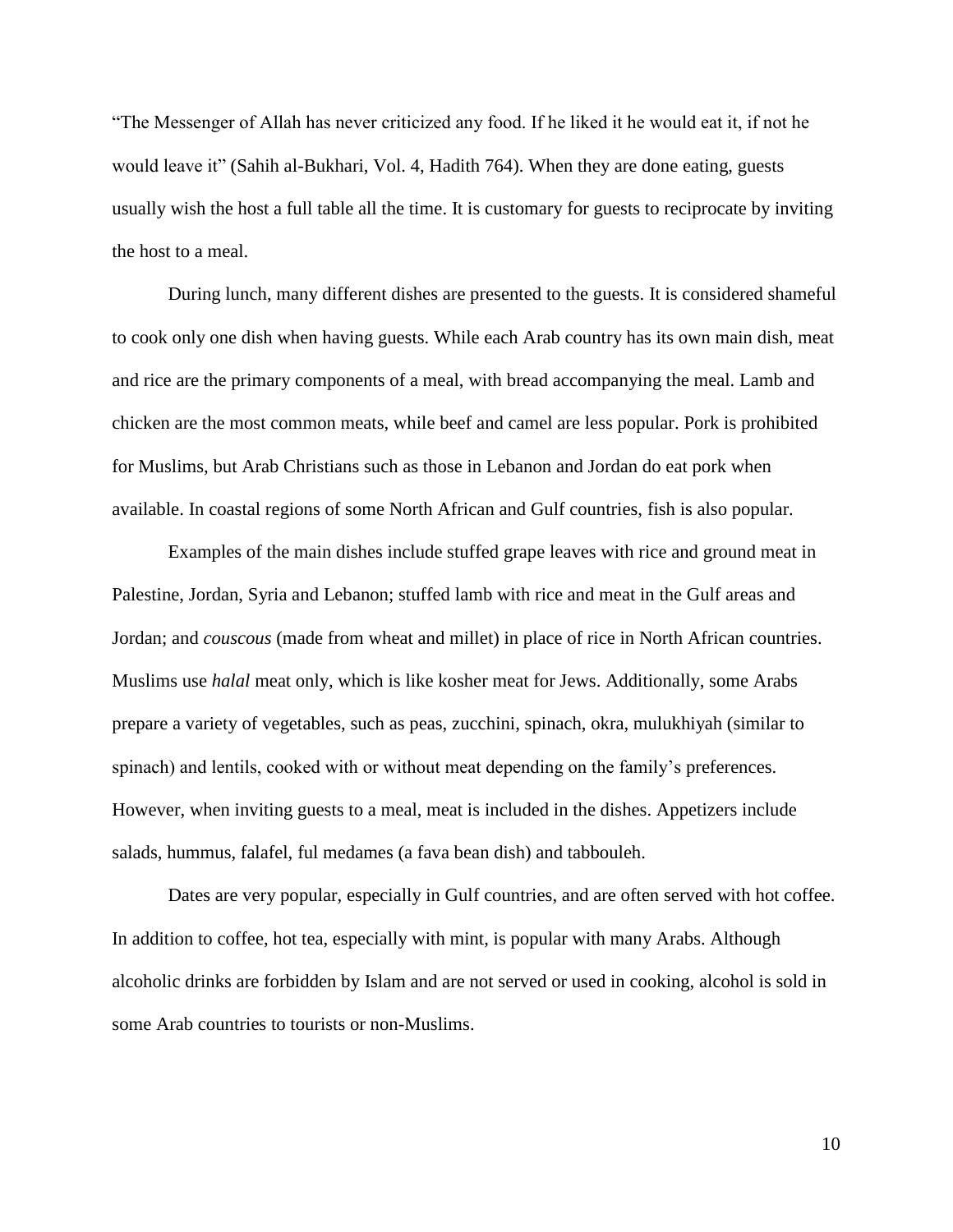Islam, like Judaism, demands a clear dietary code, and these dietary codes apply equally when dining in someone's home or at a restaurant. Muslims dining out in the United States often ask if the food they are served contains any pork.

## **Religious Life**

As explained earlier, regional variations exist in the Arab world. Islamic philosophies and interpretations change gradually from generation to generation and from one country to another, but there are some common beliefs shared among all. For Arabs, a religious affiliation is an essential part of life. Arabs respect other religious groups and practices but do not appreciate atheists or agnostics.

Arabs tend to make their religious identity public (Saeeda, 2006, p. 370) by means of a head scarf and modest clothing for women. Additionally, almost all Arabs decorate their buildings, houses, cars and offices with ornaments and pendants inscribed with Qur'anic verses. They wear jewelry that has Qur'anic verses or with the word "Allah" engraved on it. It is common to see Arabs wearing necklaces holding miniature Qur'ans or hanging them in their cars. Businesses and residential buildings have the words "This is from Allah," "In the name of Allah" or "Masha Allah" written in Arabic at the entrance. Even formal letters have the words "*Bismillah ArRahman Ar-Rahim,*" meaning "In the Name of Allah the Most Merciful, Most Compassionate" printed at the top of it, to symbolize that we start everything with the name of Allah. The same term is used at the beginning of speeches or when writing letters to friends and family. Additionally, the term is used at the beginning of a meal, starting a journey, going to bed or starting any task.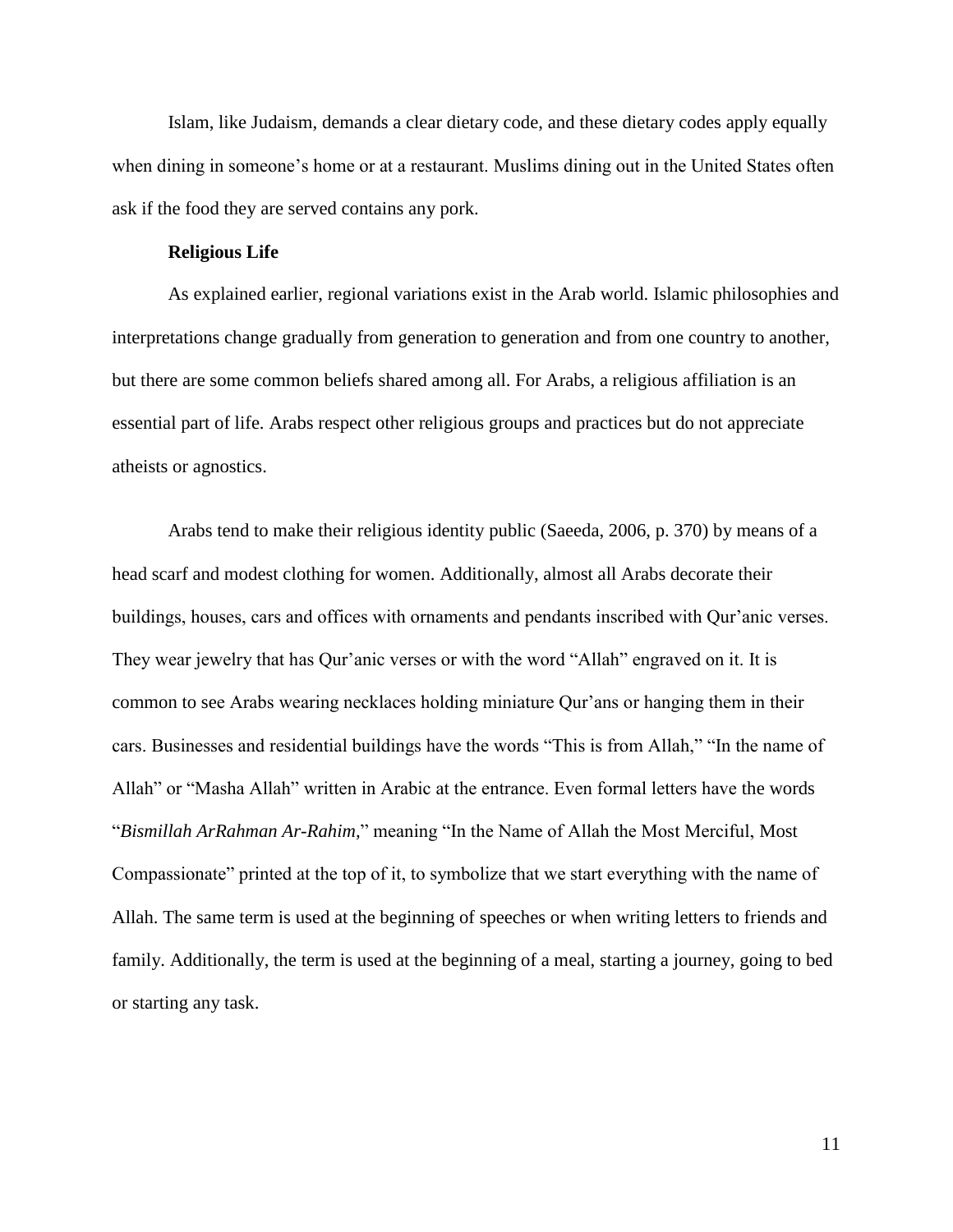Another common term used by all Arabs, both Muslims and non-Muslims, is "*Inshallah,*" meaning "If God wills" or "God willing." It is used to discuss future events and to respond to requests. Instead of a clear yes, an Arab might say "Inshallah." It is also used to indicate "Let me think about it" or to deflect additional requests. Sometimes and at home environment, parents might use "*Inshallah,*" to make their children stop asking for something.

Arabs also respond first with "*alhamdulillah*," meaning thanks for Allah, when they are asked, "How are you?" The "alhamdulillah" precedes the rest of the response that might be news or complaints.

In general, Arabs believe that humans must worship Allah and follow His orders. Yet this does not mean that all Arabs are religious. Some follow Allah's orders while others do not as the case in all other religions.

## **Belief in Destiny**

One common belief is "fate," or *qadar* in Arabic. Arabs believe that what happens in the world is controlled by Allah rather than by human beings or natural forces. They believe in the power of Allah and his authority over all things. They also believe everything that happens in the world is related to our behavior and is a consequence of our deeds; Arabs believe that our actions have a metaphysical effect on everything in the world. What we do is reflected on us. For example, natural disasters, earthquakes and volcanoes are not seen as meteorological or geological occurrences, but rather because of human behaviors. Some Westerners might view this as old-fashioned, superstitious, or even ignorant because they cannot relate to the Arab world view. Arabs think that these disasters happen because of our sins and straying from Allah's orders. At the same time, when good things happen, such as rain when we need it, it is because we humans did something good and rain is a gift for us from Allah. This perception is applied to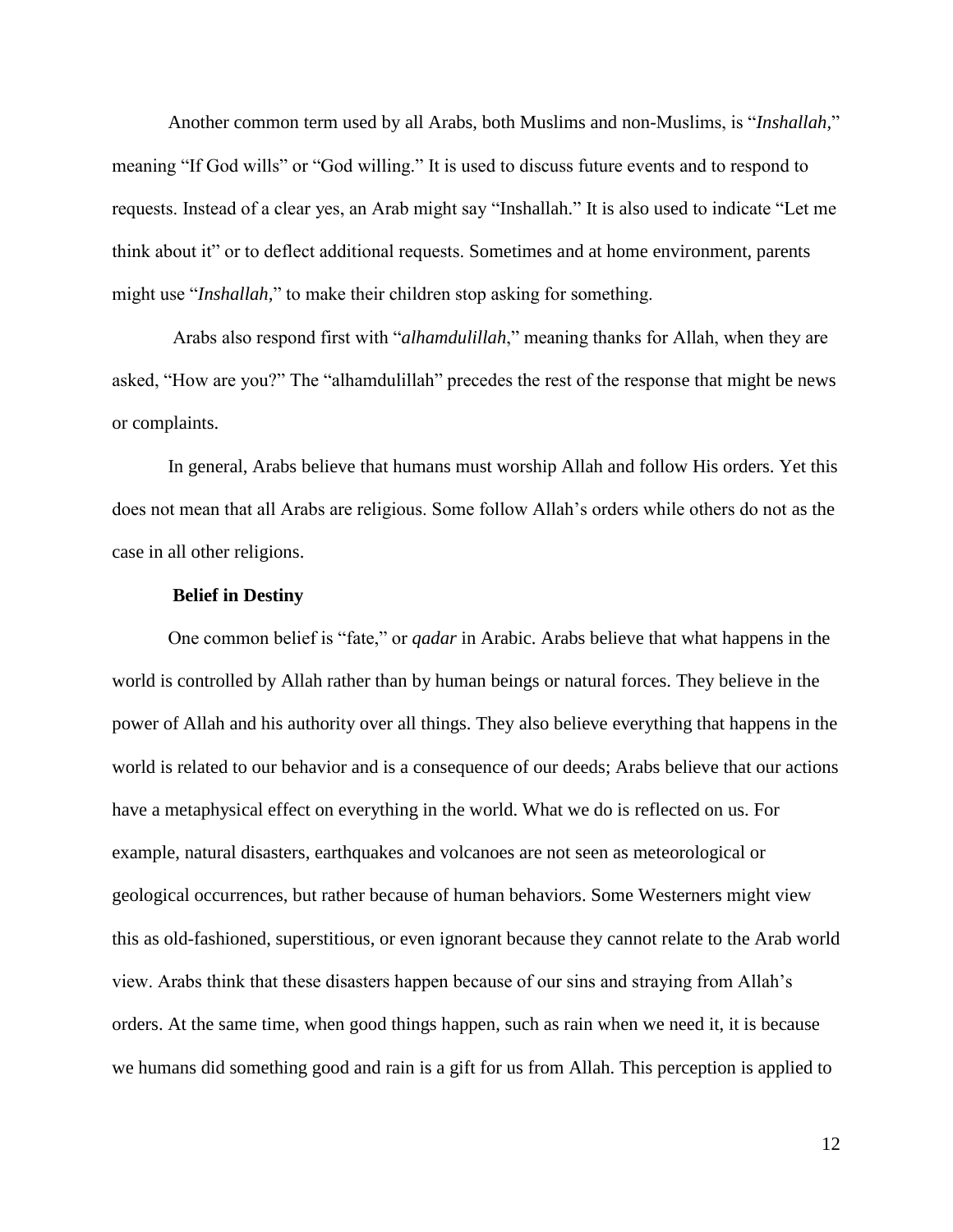almost all events, whether related to nature or to regular daily events. If one's car breaks down on the way to school, work or any other destination, it is because that person did something wrong. Arabs feel that Allah is watching everyone's actions, and people will be punished or rewarded for their actions here in this life as well as in the hereafter. This is not to say, Arabs do not believe in science or environmental occurrences, they believe it happened because humans are doing something wrong and at the same time they accept its scientific factors..

Dependency on God often makes reactions to events much easier. For example, in the case of a death in the family, Arabs feel this is the will of Allah and they might not try to learn about the cause of death. This is why, it is recommended that the dead be buried at the same day or the next day at the most.

As part of believing in destiny, when a woman gets pregnant, it is a gift from Allah, and every child comes with his own livelihood (Lutfiyya, 1970). Miscarriage after forty days of pregnancy is prohibited in Islam so it is not an option. Muslims believe that after forty days in the mother's womb the child is given a soul, so miscarriages are forbidden and are considered as killing a soul. Therefore, miscarriage is not a frequent practice in the Arab world. Hence, children are never considered a financial burden on the family.

Nevertheless, some Arabs abstain from sins and strive for good behavior in their daily lives because they fear Allah's punishment. At the same time, others deviate completely from Islamic behavior and do whatever they please.

## **Death**

Arabs view death as a family and community occasion requiring care and support from all family members and the larger community. When a person dies, Arab tradition encourages a quick burial with respect and dignity in a ritual called *janaza*. For Arabs, death means the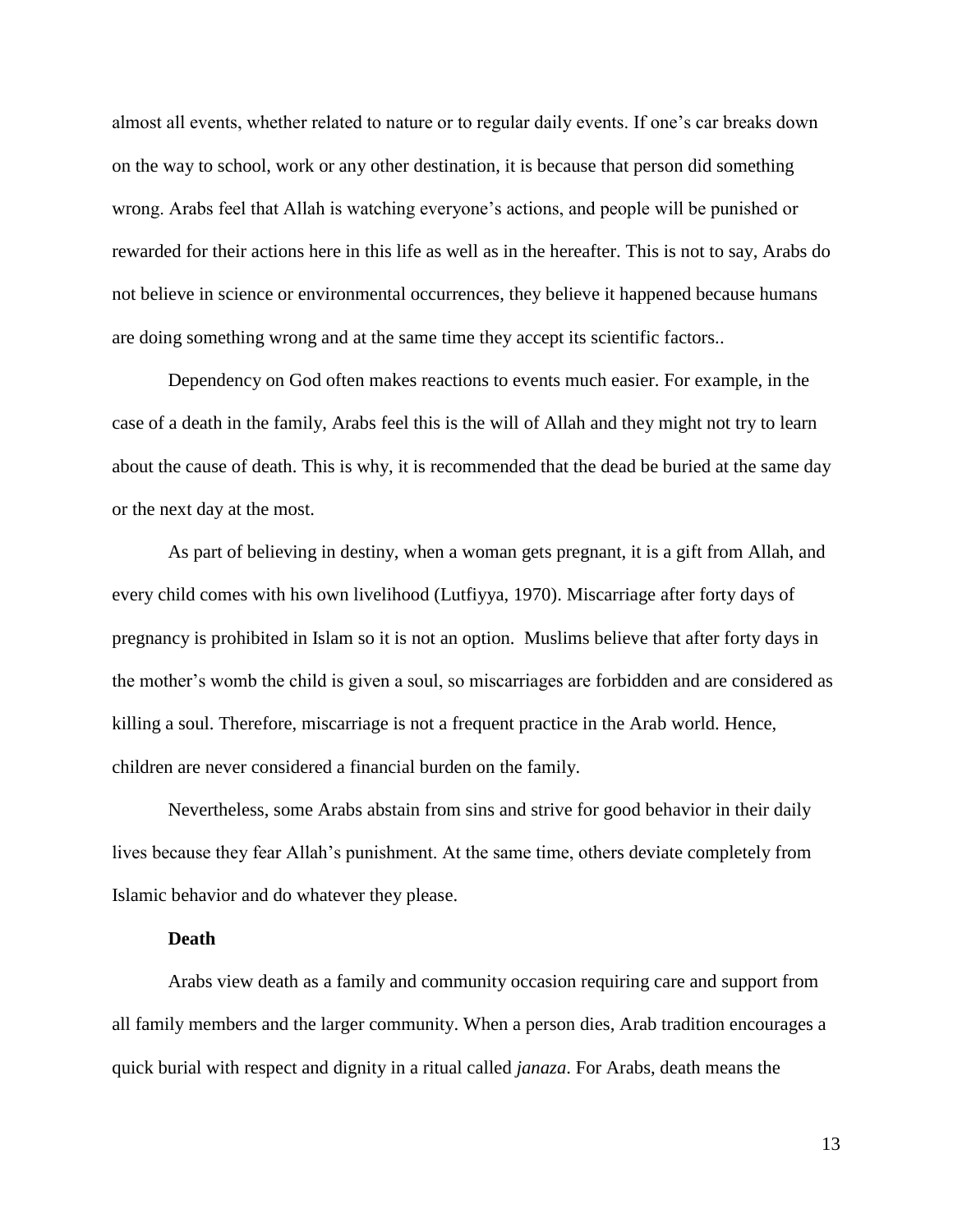person's soul is sent to the afterlife for judgement. People present at the time of death encourage the dying person to testify to their faith and recite verses from the Qur'an beside him. There is no need to call a cleric to perform these tasks. After death, a certified man for dead males and a certified woman for dead females cleans the body and wraps it in one piece of white cloth covering all the body. The white cloth represents the belief that all people are equal, coming into the world with no clothes and leaving with a simple white rag. It does not matter how rich or poor a person was in his life; all that counts are his actions and deeds.

Janaza also involves visitation of family and close friends, prayer and unfettered expression of feelings and emotion. The body is taken to a cemetery for burial as soon as possible rather than waiting for several days, as is often customary in the United States. In addition, Arabs usually refuse autopsies unless necessary, because they consider autopsies to be disrespectful to the dead, and, regardless, death is the will of Allah. Here in the US, there is a cemetery for Muslims. Sometimes, if an Arab immigrant dies in a Western country, his family may prefer him to be buried in his country of origin. In this case, they would permit embalming to be done so they can fly the body overseas for burial; however, cosmetic preparations are not accepted.

The janaza prayer is announced to family, friends and community members. People are encouraged to attend a prayer and go to cemetery to attend the burial. Usually, people from the community would go and visit the closest family member for three days after the burial. Close friends would provide food for the family and their visitors and spend almost all their time with the sad family trying to comfort them. After three days, people would stop their visitation, but close friends and family members keep visiting for a while.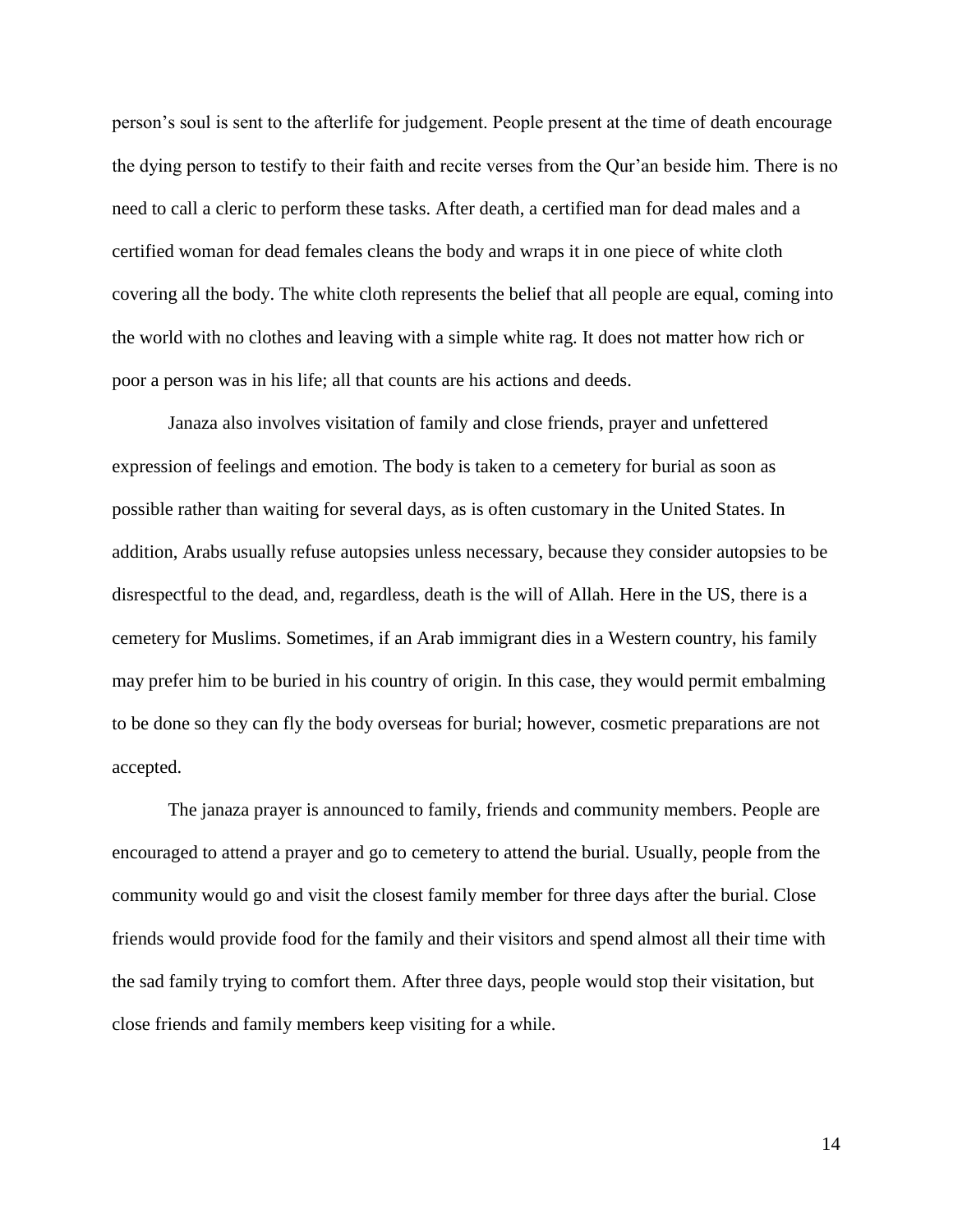The death of parents with small children is taken very seriously. The oldest adult brother or closest family member of the deceased takes full responsibility for the children. No legal papers or documentations are required. If the father dies, family members ensure the well-being of the survivors. For example, my father was the oldest of seven brothers. After the death of my grandfather, my father and the second-oldest brother were responsible for their mother and other brothers. They supported them financially and paid for their housing, daily expenses and even for university educations in different countries including Lebanon, Egypt, Turkey and Jordan. If the mother dies, then the paternal grandmother takes care of the children or the father marries someone who will help him take care of the children.

## **Family Structure**

Western media often portray Arab families as Bedouins, tribal societies or other nomadic groups. However, the Bedouin way of life has almost disappeared in nearly all Arab countries beyond the Gulf states and Morocco. What is more accurate is that religious affiliation, place of birth, occupation and ethnicity are now more important than one's tribe. Almost every Arab can classify himself by his original clan or tribe, yet he will not employ this allegiance for any social purpose as used to be the case.

For Arabs, the center of obligation and loyalty is the family. Arabs have close relationships with their relatives but even tighter relationships with their own immediate families. The most authoritative social obligation is the family, rather than friends, jobs or any other social affiliation. Arabs take more pride in the accomplishments of their family and tribe than in their own personal accomplishments, as is often the case in the West. Individuality is not encouraged and is not considered as important as family association. People hold profound respect for the familial expectations and integrity upon which they base their actions and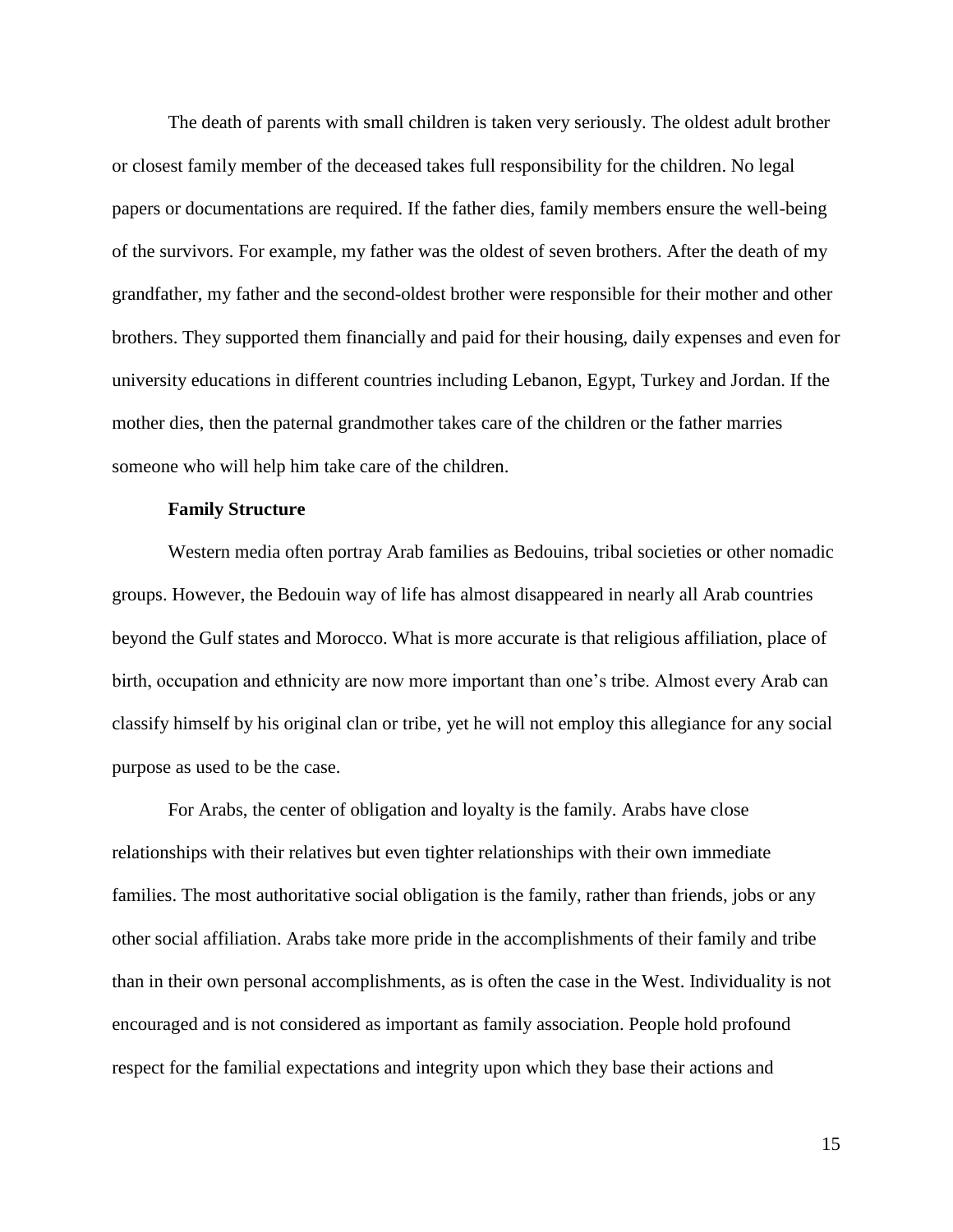decisions. They pay great heed to their family's reputation as well, because social approval is usually gained through good relations with one's own family. Any member's accomplishment advances the entire family's reputation, while his mischievous actions can harm the whole family. Because negative actions by one family member affect the entire family, not just the individual, such actions result in increased shame. The feeling of kinship and association with one's family is so strong, in fact, that the easiest way to insult an Arab is to curse one of his relatives.

Maintaining the family's name applies to women as well as men. Even after marriage, a woman keeps her family name and does not change it to her husband's family name, as is often the case in the United States. In addition, when a married couple has their first child, people stop referring to the parents by their first names. They are called by the name of their first child with a prefix to indicate "father of" or "mother of." For example, if a couple named their first child Ahmad, the father is called *Abu* Ahmad and the mother is called *Um* Ahmad. Furthermore, parents typically name their first male child after the paternal grandfather to show admiration and love for parents.

In the past, Arab families were large and had profound influence on their members' lives, as several generations often lived together in the same house. Once married, children continued to live in a parent's home. However, this is not the situation anymore. Recently, families have become smaller and have less influence on individuals, with married children moving to their own homes. Nevertheless, even today most Arabs live with their parents until they get married, regardless of their age at marriage. Those who do not marry remain in the home of their parents.

It is worthy to note, there are four categories of family units. The highest and most important is the nuclear unit represented by the father, mother, brothers and sisters. It is called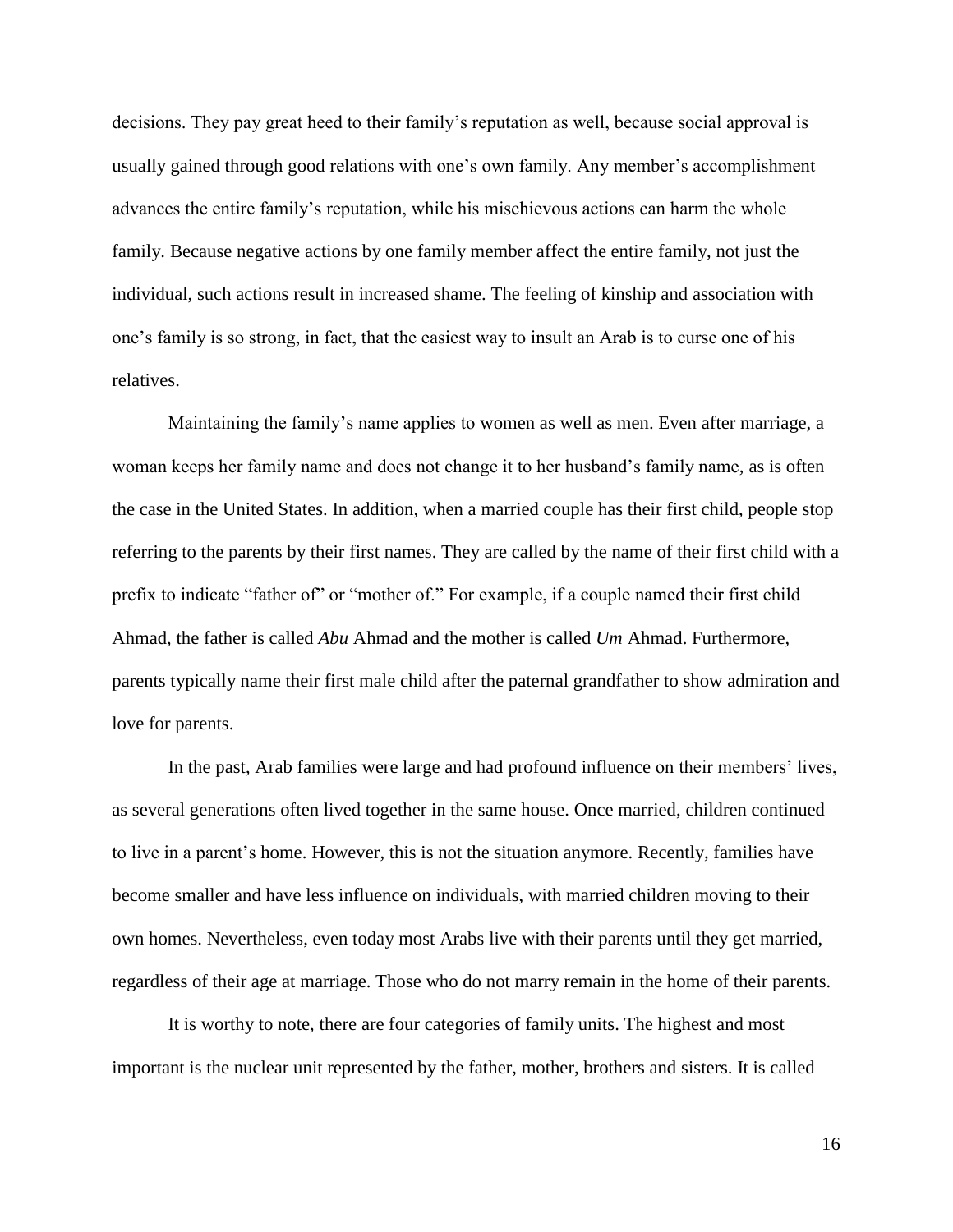*usrah*, or family in Arabic. The father is the head of the family, the supporter who is respected and obeyed by all. Arab societies are hierarchal and patriarchal, as fathers and male elders in the family have the final say. Yet Arab families are also considered partnerships in which the husband and wife are assigned to complimentary duties and responsibilities. The husband supports the family financially, while the wife takes care of children and the household. The wife is not expected to have a job to support the family. If she does, then it is not her responsibility to pay for family's expenses. It is the father's full responsibility. In real life and in many situations, the working mother is a partner and participates with her family's expenses.

The second category is the extended family, or *ayla* in Arabic, consisting of sons' wives, their children, aunts and uncles; in other words, blood relatives and the women who marry into the family. All people in this unit look to the grandfather or eldest male in the family for guidance. The importance of extended family should not be underestimated. Usually, the extended family resides in the same area and supports each other. It is common for Arabs to ask the opinion or advice of older males in the family before making a decision. The elders enjoy obedience and respect from all family members and at the same time are expected to guide and discuss family matters wisely. For Westerners, this might be considered meddling or a constraint on individuality, but Arabs accept this structure as part of their culture. If a family member does not agree with an elder's advice or opinion, he usually does not announce his disagreement but instead feigns agreement and then does what he wants or has decided for himself.

Growing up in Kuwait, my father was the eldest of his brothers and cousins. Although every family lived in a different area, I remember how respectfully everyone treated my father. They consulted with him about personal matters and followed his suggestions, and when he spoke, everyone would stop talking and give him their full attention.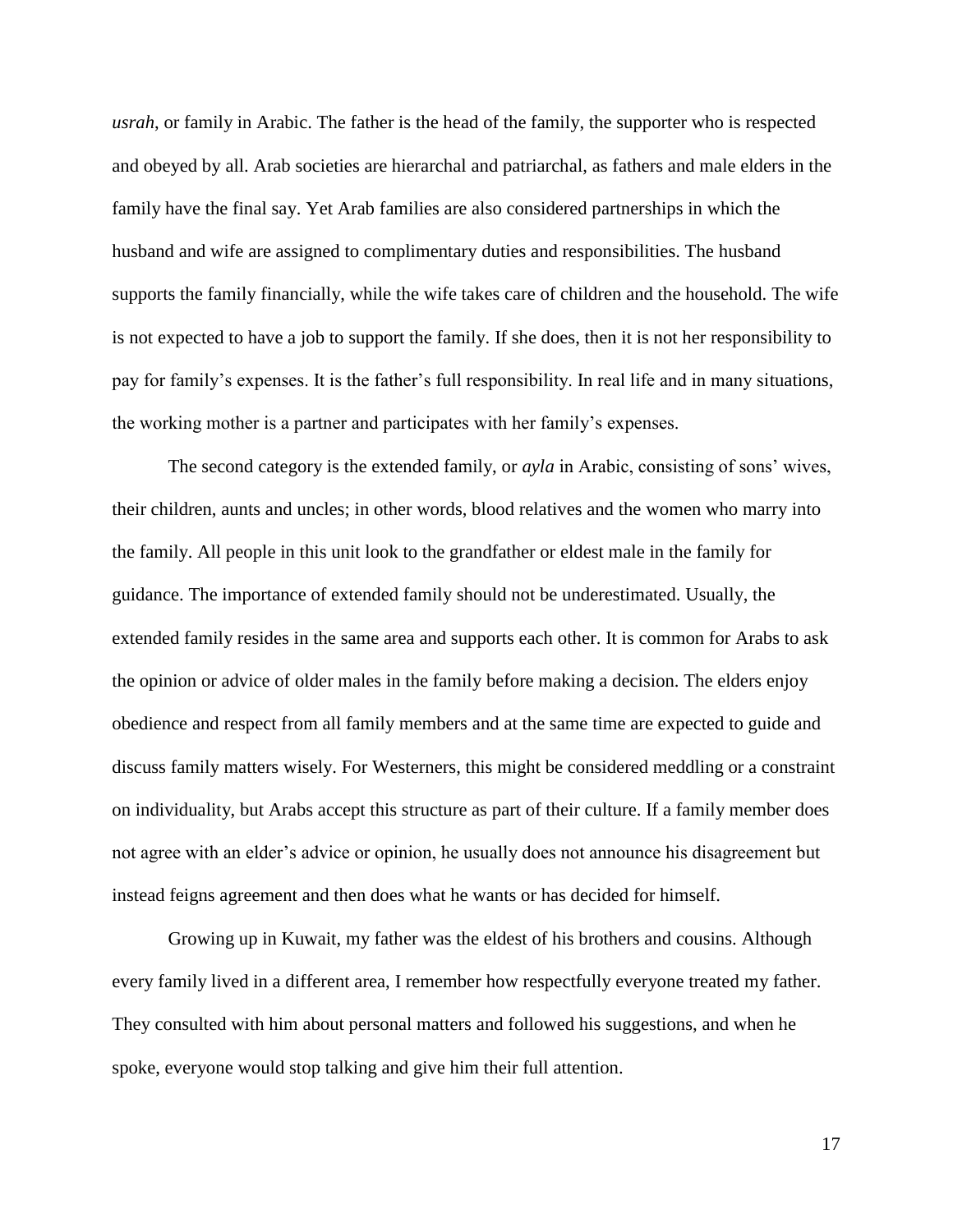The third category is the clan, or *hammula* in Arabic, which is a combination of joint families. Members of the clan are related through a male ancestor. The importance of clans varies from one Arab country to another. In some areas, the clan may seem to surpass the extended family unit in influence, while in other areas the clan may not have any obvious role in societal structure. Members of the clan know each other very well and know the exact descendants and relatives of other members. They relate themselves to one another systematically, referring to each other. Interestingly, there are different words to distinguish paternal uncles from maternal uncles, which reflects the importance of family structure and knowing how people are related to each other. For example, the paternal uncle is called "*amm,*" while the maternal uncle is called "*khaal*." Similarly, the paternal aunt is called "*amma*," while the maternal aunt is called "*khaala*." However, these names are not exclusively used for family members. It is very common to call older people amm (for males) or khaala (for females) because it is not polite to call older people by their first names when they are not relatives. Another example is with the terms *ibn 'amm*, meaning paternal first cousin for males, and *bint 'amm*, for a paternal female cousin. Such identifications reflect how each clan member is connected and is part of a larger family beyond his closer biological one.

The fourth and last category is the tribe, which consists of several clans. Tribes may vary in size, with some numbering a few hundred people and others ranging in the thousands. Many villages have three to four tribes. Tribes do not convey inheritance rights, as members might not be related. Each tribe has a leader called a *sheikh*. When the sheikh dies, the tribal council meets and decides who is most fit to be the new leader. The sheikh is very well respected and loved by his tribe as he governs through affection and respect and acts according to his tribal interests and needs. The sheikh represents his tribe, maintains the tribe's status in the neighborhood and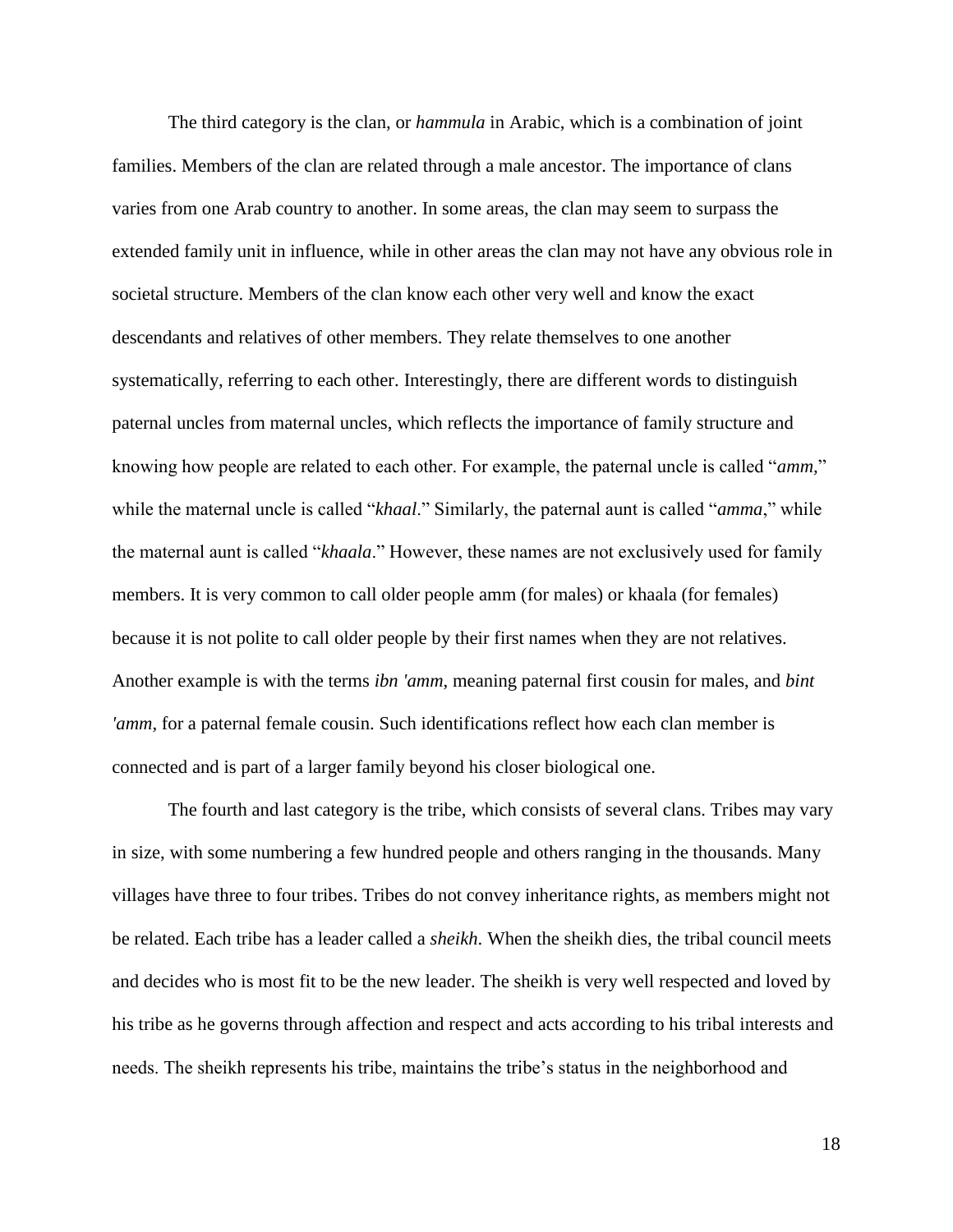strives to exceed in generosity, hospitality and strength. As explained earlier, the tribes are not popular now in most Arab countries.

One last example of the importance of family is that in the Arab world, a person's legal identification cards hold four names, starting with his given name, his father's name, then his grandfather's name and finally the tribe's name. As for loyalty, family comes first, followed by clan and then tribe as a social unit.

## **Children**

In the past, cultural and family pressure strongly motivated Arabs to have many children. This social pressure still exists in rural areas, but not in the entire Arab world. In the past, a strong motivation for marriage was to have children who can maintain family lineage and inherit family property, in addition to strengthening the family in numbers. A popular Arab saying is "Every baby comes with his own provision," (Fowler, Kirkham, Sawatzky  $&$  Elizabeth, 2012, p. 241). Similarly, a verse in the Qur'an states: "Do not abandon your children out of fear of poverty. We will provide for them and for you" (17:242). However, families are becoming smaller with fewer children born in each generation; most Arab families today have two to three children at most.

Although Arabs believe that all children are a gift from God, the birth of a baby boy is celebrated more than that of a baby girl. Males represent future security for parents, as it is the responsibility of males to take care of their parents and support them when they get old and can no longer work.

Arab parents devote their lives, time and love to their children and have great expectations of their children. Usually parents pay for their children's college education and support their children until they get married. There is almost no pressure on adult children to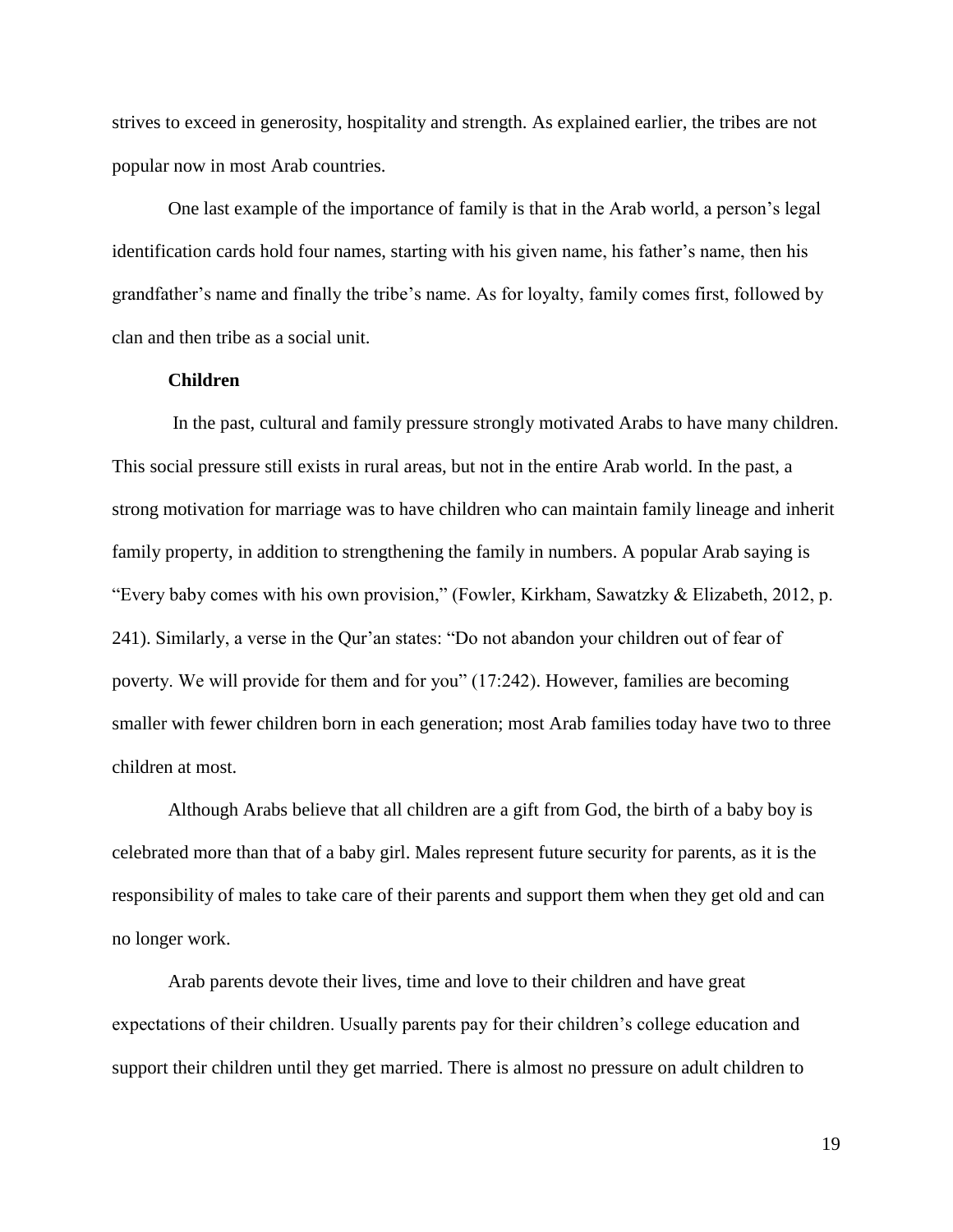seek independence, as is often the case in the United States. This is to say, fulfillment of a child's economic and educational needs is the principal goal of the family.

Child discipline consists of rewards and punishment. It is common for parents to use strong verbal reprimands and even scream at or raid their children. During childhood, one's mother is the primary disciplinarian, but as children reach their teenage years, the father becomes the authority figure.

Arab children are brought up to respect and obey their parents, no matter how old they get. Obedience to parents is a lifelong commitment that supersedes all other social commitments, including marital obligations. Correspondingly, it is considered shameful in Arab culture for children to place their parents in a nursing home. Usually it is the eldest son's responsibility to provide for his parents and bring them to live with him in his own house if needed. Other male children are expected to help take care of their parents. Daughters may help with other support but are not required to contribute monetarily, usually only doing so if they can afford it. Daughters, usually help in buying clothes, cleaning their house, preparing food and all other emotional care and support. Sons provide the money as they are the ones responsible to work and they spend time with their parents in the afternoons and evenings.

Obedience to elders extends beyond one's parents. When an older person enters the room, for example, a child is expected to stand up and offer his seat to the older person, not raise his voice, speak politely, wait until the older person stops talking before speaking and, in the case of an elderly person, kiss the hand of the newcomer. Children must greet everyone who visits whether they know them or not. Children are taught that the family's interest comes first and they must live according to the family's expectations (Hammad, 1989). This plays a role in having strong family relation.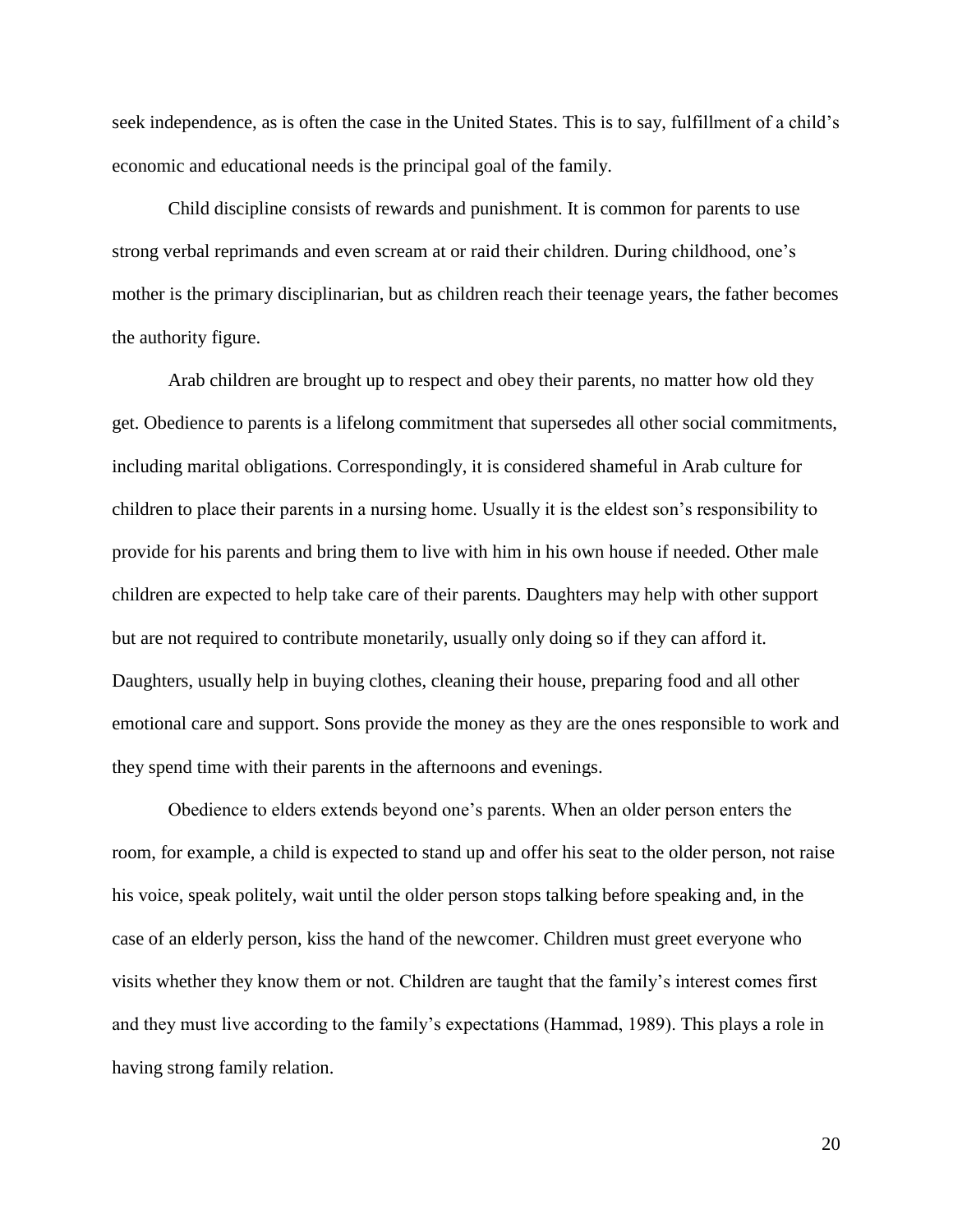## **Modesty and Sex Separation**

Generally, interaction between sexes is limited to family members. However, there is a significant difference in gender separation from one Arab country to another. Gulf countries have more restrictions than other Arab countries, whereas Levantine and North African Arab countries are more flexible.

Eye contact is not encouraged in cross-gender interactions outside the family structure. Males do not look directly at females, and females do not look directly at males when speaking together. Men and women do not interact socially in public outside of their extended family unit because of Islamic teachings. Arabs do not allow dating, and any sexual relations before marriage are strictly prohibited. Premarital sexual relations are considered highly shameful and divisive. An Arab girl is expected to be a virgin on her wedding night, and an unchaste bride or groom brings shame on herself or himself as well as on their family. However, the stricture against sexual relations applies to females more than it does to males because a girl's pride and dignity represent the honor of her family. As explained earlier, Arabs place immense value on the family's name, reputation and honor and will protect that honor with their own lives.

When meeting an Arab woman, there are few things that are not accepted especially in front of male family members. For example, showing any interest as in staring or trying to take pictures with them; asking about female members and starting a conversation without being introduced or not respecting the woman's privacy. When meeting each other, one should ask about the family in general and not a wife, sister or daughter.

On the other hand, women do play an important role in the workforce. Separation between males and females is maintained in the workplace in Saudi Arabia only. In all other Arab countries, there is no separation between sexes. As for professional careers, females are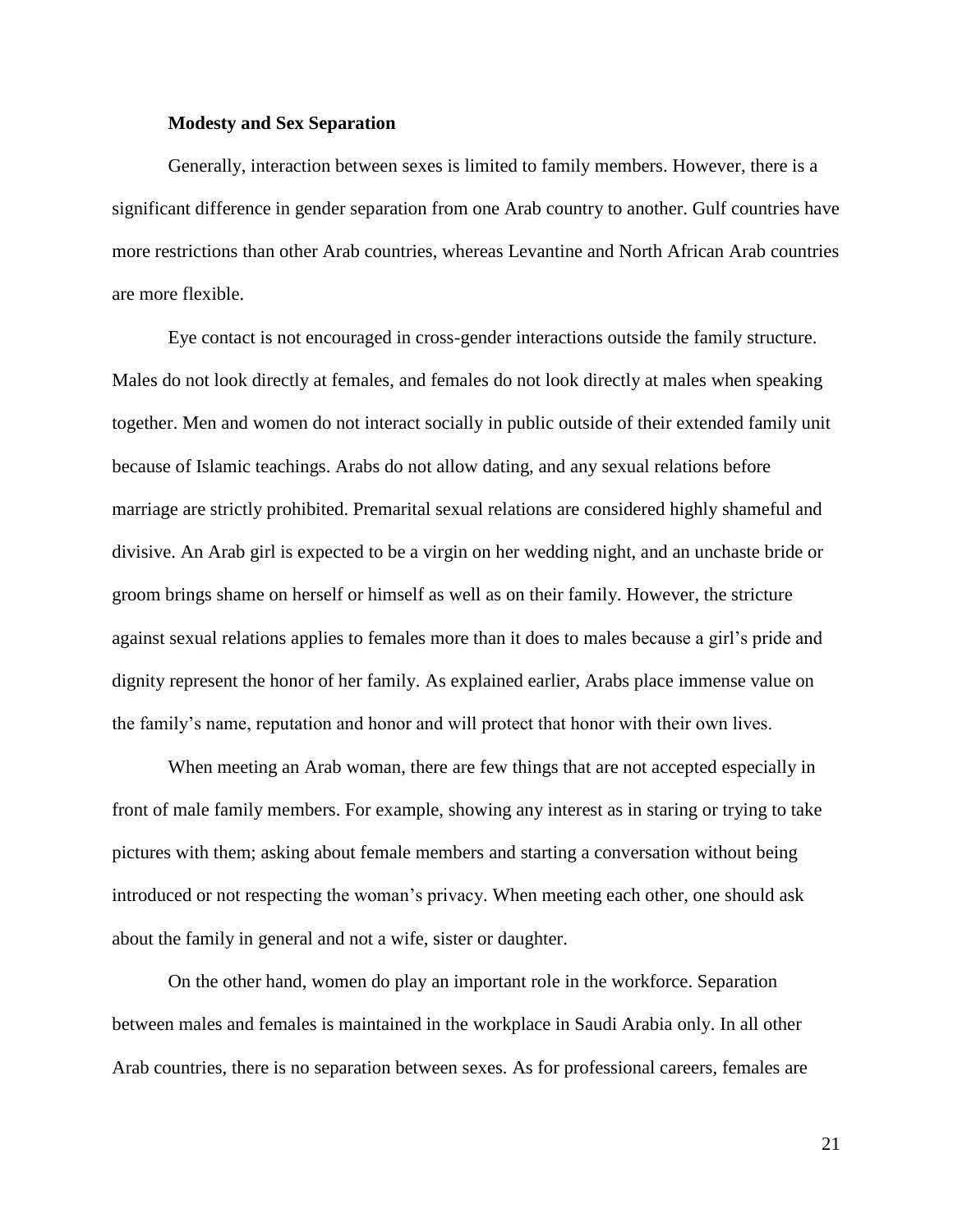encouraged to be teachers, nurses, doctors and caregivers, and although there are many female lawyers and engineers, depending on the country, these careers are less preferable.

Contrary to popular Western belief about Muslims, restricting women to certain jobs or professions is an Arab cultural norm rather than an Islamic tradition. There is no Islamic law that requires women to stay home or to refrain from having a job. However, when a woman chooses to work she is entitled to equal pay, as the Qur'an states:

"And in no wise covet those things in which Allah hath bestowed His gifts more freely on some of you than on others: To men is allotted what they earn, and to women what they earn: But ask Allah of His bounty. For Allah hath full knowledge of all things" (4:32)

Interestingly, Prophet's Mohammed's first wife, Khadija, was a business owner and she hired him to take care of her trade before she proposed to him. More details about this topic will be discussed in the "Arab Woman Between Islam and Culture."

#### **Dress**

Currently, many Arabs wear Western dress, from blue jeans, t-shirts and shorts to miniskirts and three-piece suits, and they follow European and American brand names and clothing styles. The trend began with colonialism and European dominance over Arab countries during World War I, and it has continued since then, especially among younger generations. At the same time, many Arabs young and old, continue to wear traditional attire, especially in traditional gatherings and during celebrations. Traditional Arab attire includes long, loose robes that cover the whole body. It is called *dishdasha* for men and *thawb* for women. Dishdasha and thawb have slight variations in styling, colors and designs from one country to the next and even from one village to another. Usually, Arab men wear a light-colored dishdasha in summer or in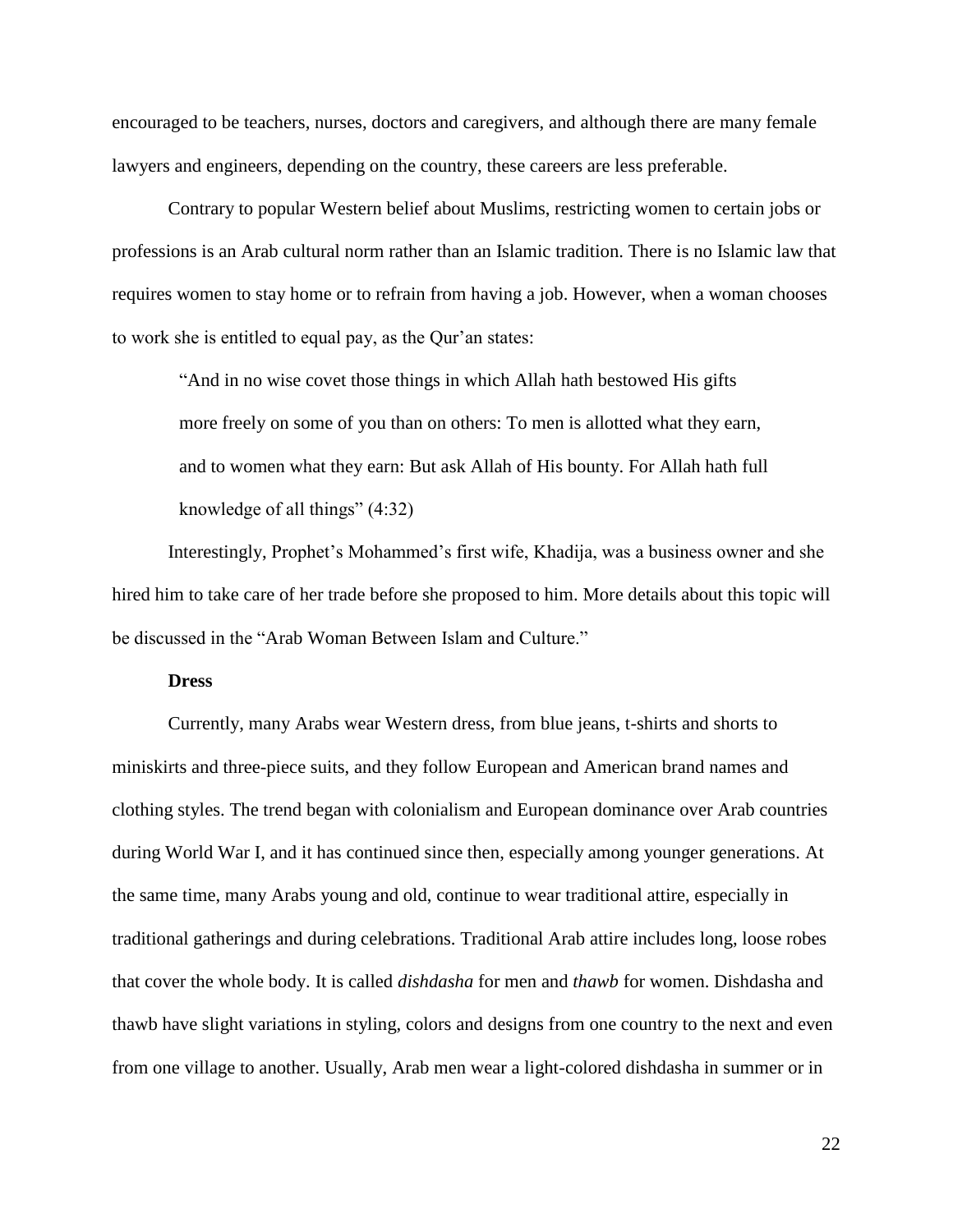desert environments, such as Gulf countries, Iraq or Egypt; strong breezes circulating through the dishdasha provide a cooling effect in the summer. Men wear a dark-colored dishdasha in winter, and often in countries with more rain and vegetation, such as Syria, Jordan and Lebanon, the dress is more colorful. As for thawb, it has assorted color according to the country. For example, in Tunisia, women wear white and green thawb; in Egypt the thawb is often solid white or blue with embroidery; in Syria and Palestine, it is often black with colorful embroidery, and in Gulf countries the thawb is black.

Traditional dress for men also includes a head dress, called a *ghotra*, for protection from the sun during hot summers and from the cold in winters. The color varies among countries, with men in Gulf countries using a white ghotra and men in Jordan and Palestine using a red-andwhite checkered ghotra.

## **Veiling**

Arabs use the word *hijab* to refer to the veil that many Muslim women wear. The exact meaning of the word hijab is a garment or curtain that separates things. The hijab is a scarf covering the hair, neck and sometimes the shoulders, leaving the face uncovered, depending on how large a scarf the woman chooses or the style she prefers. This modest apparel covers the hair, trunk and limbs, but not necessarily the face. Most Muslim scholars understand Islamic veiling as covering the entire body except for the face and hands (Stowasser, 1993, p. 17). There is also the *niqab*, which is a small piece of cloth that women may use in addition to the hijab to cover their faces, leaving an opening for the eyes.

Yet head coverings are not exclusive to Islamic tradition. Throughout history, women have covered their hair for several reasons, including religious beliefs, a mark of social status, cultural traditions or fashion statements. The first records of veiling go back to the thirteenth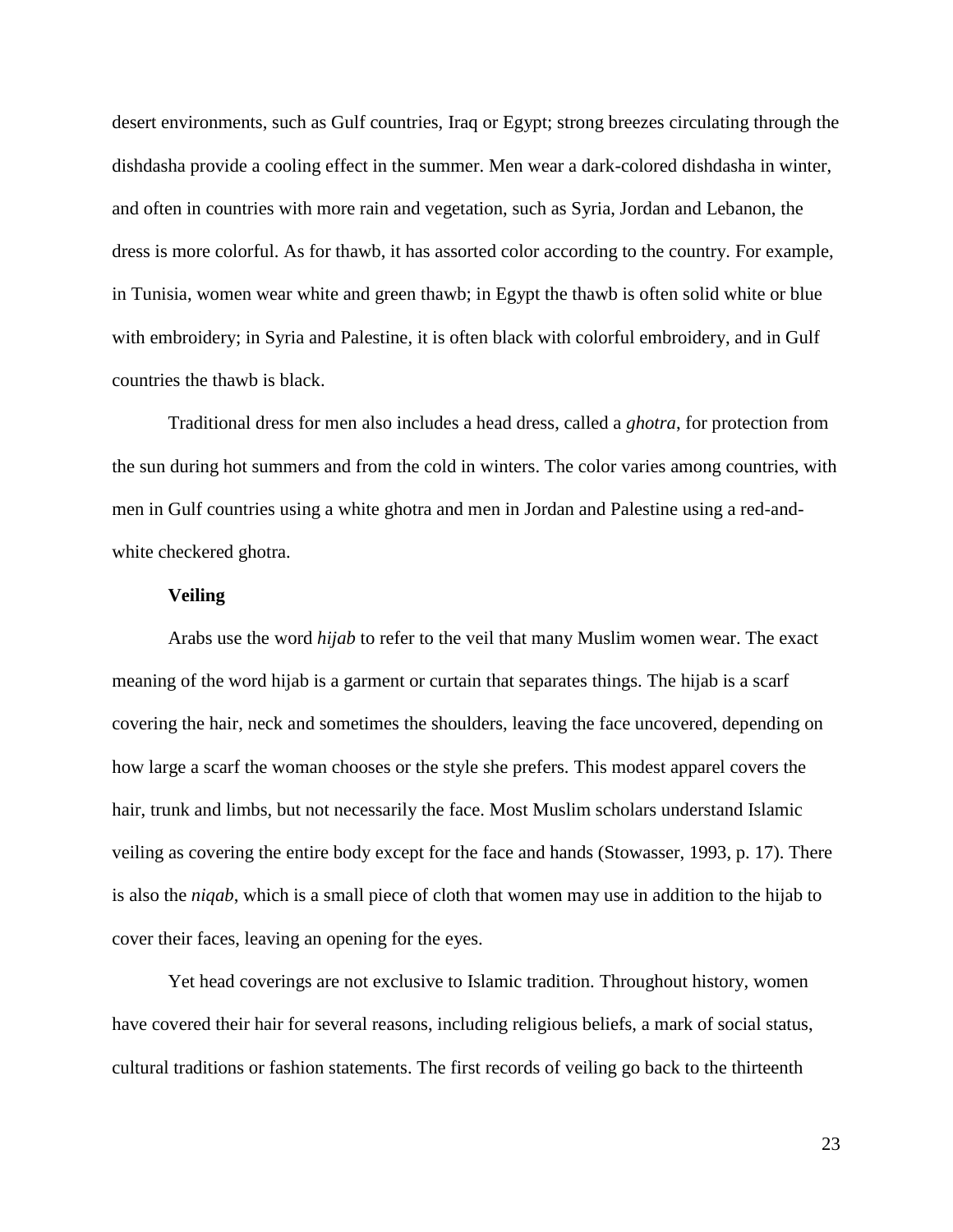century BC in Assyria. To differentiate themselves from women of a lower social status, noblewomen began to cover their hair (Cross-Cultural Head Coverings, p. 1). Veiling was practiced in Mesopotamia, Greece, ancient Persia, and pre-Islamic Arabia (Scarce, 1975, p. 5-6). In medieval times, to wear a veil meant "to become a nun" or "to enter a convent" (Oxford English Dictionary 2, 1971, p. 3599). In Islam, Judaism and Christianity, covering women's hair was associated with modesty and respectability. This is clear in Judaism and Christianity, in that all representations of Mary, the mother of Jesus, show her wearing a head covering and a long, loose dress. Christian women used to cover their hair in public (Yohannan, 2011), and it is still quite common to see elderly non-Muslim women in Europe wearing headscarves, especially in Russia.

Today, head or hair coverings for religious reasons are most frequently associated with Muslim women, Catholic nuns, and Amish and Mennonite women. In addition, some Jewish sects require married women to wear scarves as a sign of modesty. These scarves are known as *tichels* or snoods (Elisabet, 1997). Currently, married women in some Near East countries wear a veil as an announcement that their beauty and magnetism are only for their husbands and they will not expose themselves to other men, which is precisely why Muslim women wear veils.

In the Qur'an, Allah told the Prophet: "O Prophet, tell your wives, your daughters, and the womenfolk of the believers to draw their hijab close about them. That is most appropriate so that they be recognized and not be molested. God is forgiving and merciful" (33:59). Some might say that this order is for the Prophet's wives only, but that is not the case. For Muslims, all orders and practices of the Prophet apply to all Muslims to imitate and follow. In another chapter of the Qur'an, Allah says: "Tell the female believers that they should lower their gaze, guard their chastity, to reveal of their adornments only that which is apparent, and to cast their veils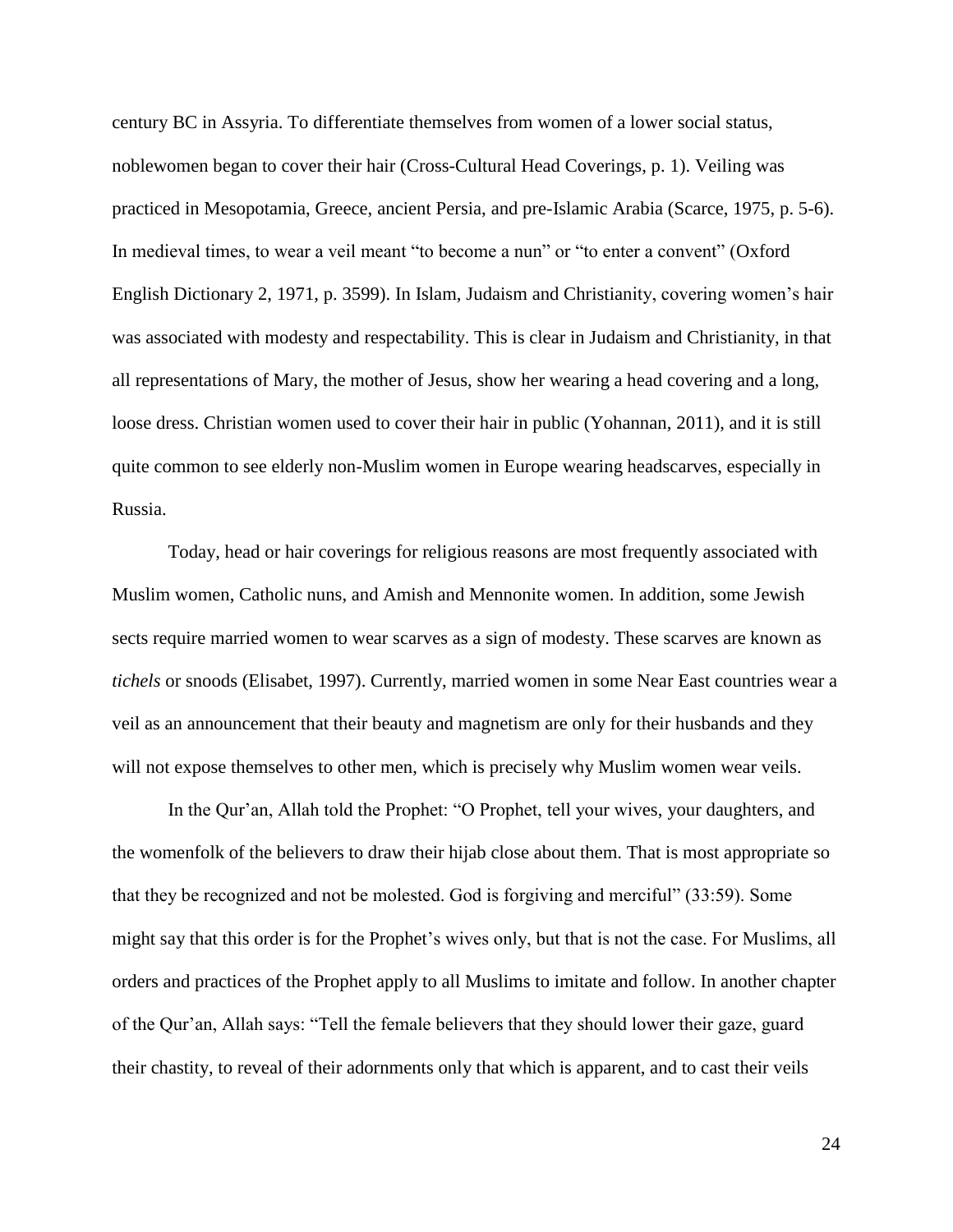over their bosoms" (24:31). This is a clear admonishment for Muslim women to practice modesty. Muslim or not, however, because of the Islamic influence in Arab countries, many but not all Arab women wear modest clothing, whether European or traditional, when going out in public.

Of course, not all Arab women cover their hair, but veiling is widespread in all Arab countries. The difference lies in the degree of how much of her body a woman should cover. In all Arab countries, one can see women wearing the *abaya*, a long, loose black dress, their heads and faces covered, walking side-by-side with women wearing tight, colored dresses or pants. Some restrictions exist in Saudi Arabia and in rural areas, but there is a vast array of veils with assorted colors and styles in use by women.

Throughout the second half of the nineteenth century, the process of forsaking the veil in the Arab world started first with Christian and Jewish Arab women due to a strong European influence. In Beirut in 1890, Christian women had abandoned the veil (Baer, 1964, p. 42); however, the abandonment of the hijab by Muslim women started much later. The earliest occurrences of Muslim women abandoning the hijab took place in Turkey, which is not an Arab country. In the nineteenth century, upper-class women started to wear European-inspired clothing as a sign of modernization. Initially they wore European styles indoors while keeping the face covering when outdoors. Later, they started to wear thin, transparent face veils exposing their features (Micklewright, 1986, p. 217). The second step in abandoning the hijab took place in the early twentieth century, with some Turkish women wearing "European-style face veils that were attached to large European-style women's hats" (Norton, 1997, p. 155). Following that, Egyptian women were the first Arab women to forsake the hijab. In the middle of the twentieth century, many Muslim women stopped wearing the hijab, which invited Oxford historian Albert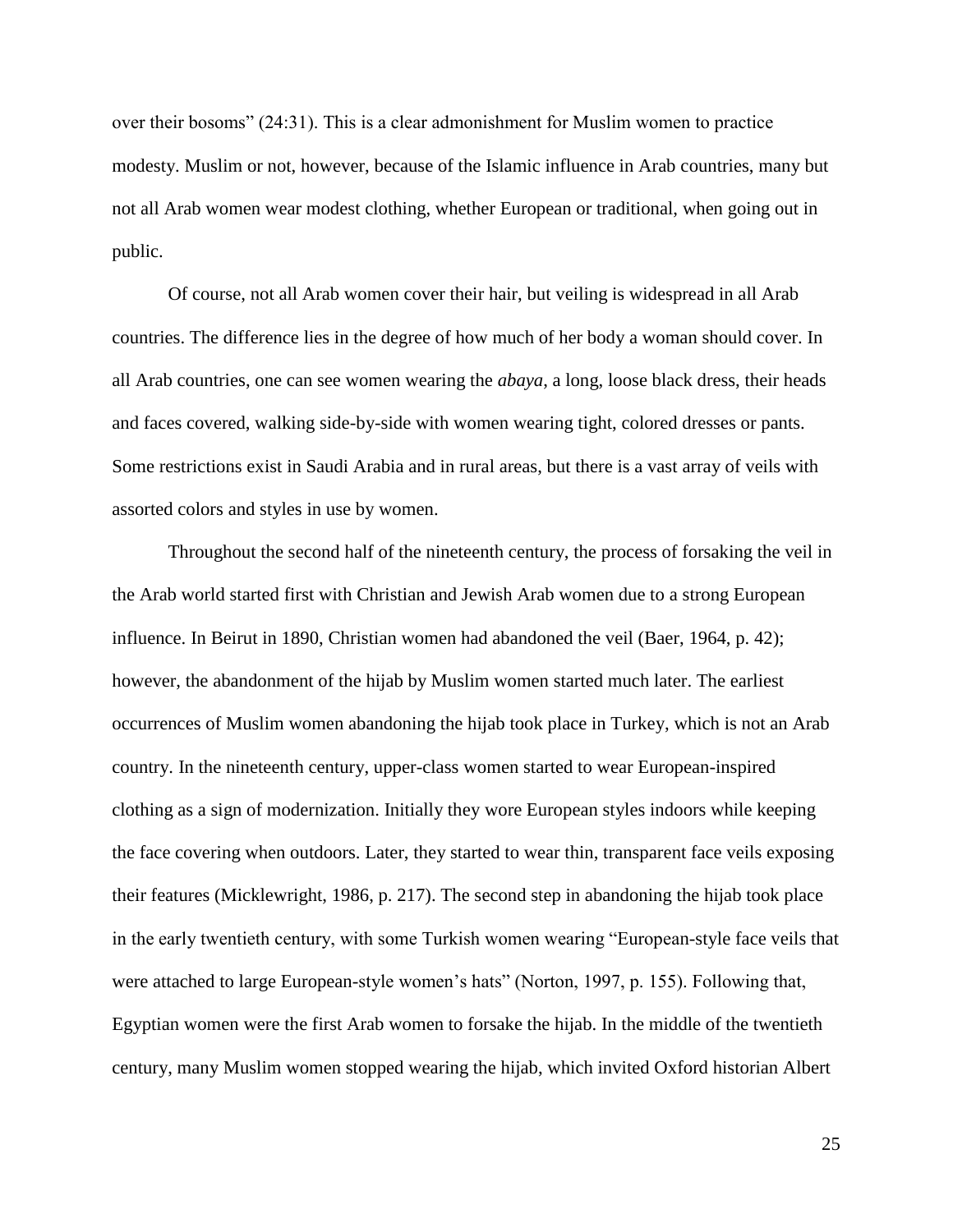Hourani to publish an article in the UNESCO *Courier* titled "The Vanishing Veil a Challenge to the Old Order" in 1956. In his article, he described the disappearing hijab in many Arab countries (Hourani, 1956, p. 35-37). However, there is another phenomenon taking place, which is the return of hijab or veiling in its different forms.

As an interesting side note, most of the time Western media describe the hijab using words *niqab* or *burqa*. Both *niqab* and *burqa* refer to an extra piece of cloth worn to cover the nose and mouth but keep the eyes uncovered. However, burqa is an Afghani word for a cloth that covers the whole body. Although it is a Muslim country, Afghanistan is not an Arab country, and the Afghani burqa is not an accurate term to describe the head covering used by Arab women.

## **Marriage**

One of the primary foundations of Arab society is marriage. From an early age, whenever a child does something good, it is customary to praise him with a wish for a happy married life and wish that parents live long enough to see their children's weddings and enjoy their grandchildren.

The age of marriage differs from one region to another. In the past, girls and boys married in their teenage years. However, now most parents encourage their children to finish their studies with a university degree and have well-established careers before getting married. According to a United Nations World Fertility Report in 2003, in the 1970s about forty percent of women in Kuwait and Libya were married by the age of fifteen to nineteen. However, by 1990 this percentage had dropped to five percent. Women now tend to marry in their late twenties or early thirties. Although less common overall today, early marriages are still prevalent in Yemen, Oman, rural areas in Egypt and Palestine in Gaza (Rashad, H., Osman, M. & Roudi-Fahimi, F.,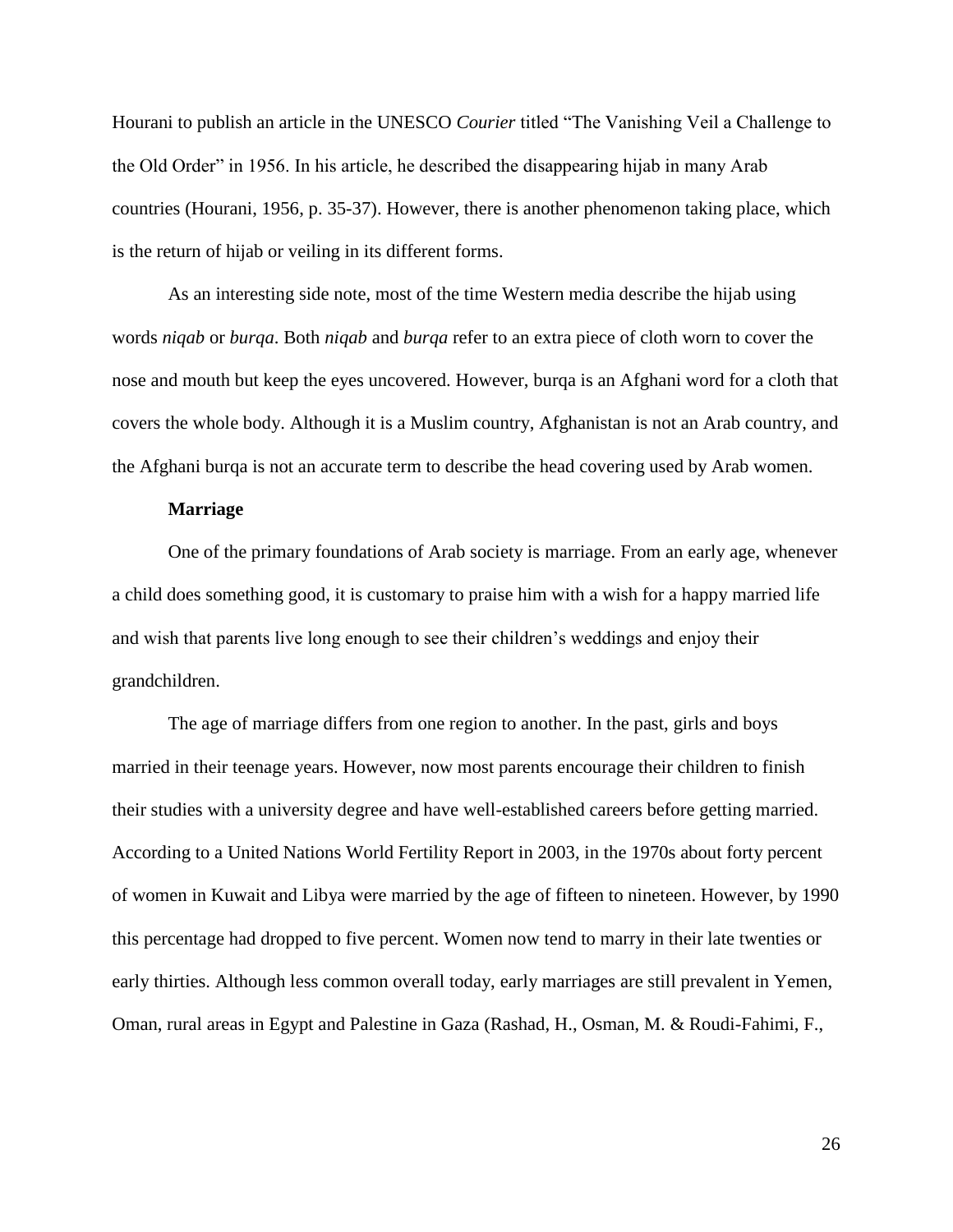2005). Additionally, women now tend to have jobs, which has changed the role of women and marriage trends.

One common Western perception is that first-cousin marriages are the norm in the Arab world. Looking through history reveals that marriage between close biological relatives is not an Arab tradition, and the practice predates Islam. First cousin marriage goes back to the Greeks and Romans. Even in more recent history, members of royal families in Europe often married cousins because traditionally they were not allowed to marry non-royals, because they are from a lower status. Recently, members of royal families have permission to marry for love and not just for status (Sennels, 2010), thereby allowing them to marry non-royals and reducing first-cousin marriages.

First-cousin marriages are still popular in some areas of the Middle East, Africa, the United Kingdom and Australia. However, parts of Europe, China, and the United States prohibit these marriages (Bittles, 1994). Permission and prohibitions also vary from one religion to the next. First-cousin marriage is permitted in Islam and Buddhism but forbidden by "Christian Orthodox churches and require special permission for members of the Roman Catholic Church" (Shareen Joshi, Sriya Iyer & Quy Toan Do, p. 1). Marriage rates between close relatives range "from 30-50% in Middle Eastern countries, 20-40% in North Africa, and 10-20% in South Asia" (Kapadia, 1958: 117‐ 137; Naderi, 1979; Maian and Mushtaq, 1994; Bittles, 1998; Bittles, 2001; Bittles, 2008).

First-cousin marriage was encouraged in the past because daughters get a percent of the inheritance, so to keep the property in the family it was the norm. Researchers explain that marriage between cousins was encouraged to mainly preserve cultural values, secure a family's wealth, strengthen family relationships and develop closer bonds between a wife and her in-laws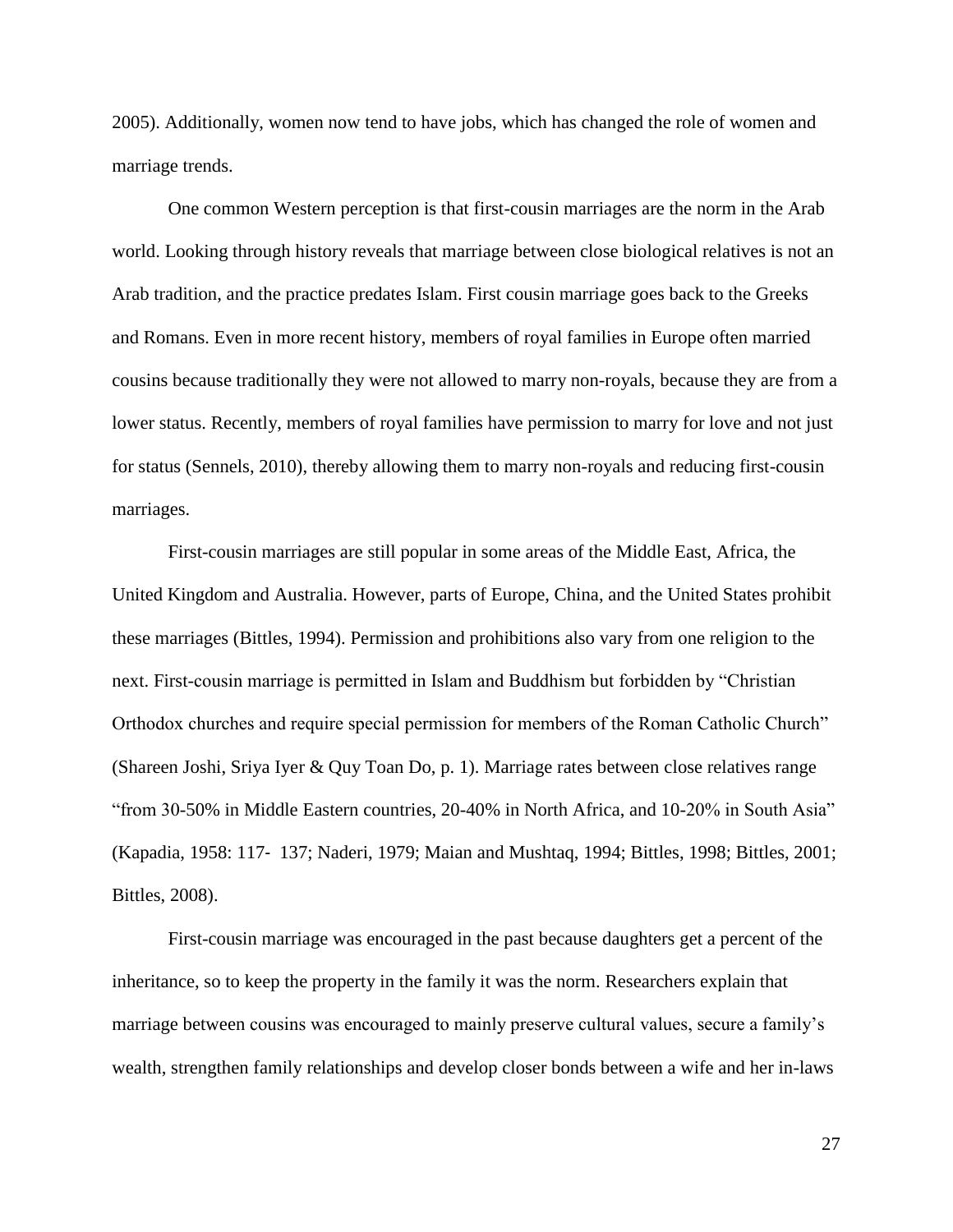(Conniff, 2003). Bittles and Hussain confirm these reasons and add that first-cousin marriages would reduce the possibilities for conflict and sometimes reduce dowry payments (Bittles, 1994; Hussain, 1999). The larger the family or clan, the more control they would have over land and wealth, and consequently the more powerful they would be, especially in rural societies as almost all Arab countries were in the past. The percentage of first-cousin marriage reaches ninety percent among Bedouins of Saudi Arabia and Kuwait, compared with forty percent in all other Arab countries (Teebi, 1997) and ten percent worldwide (Kershaw, Sarah, 2009). Marriage between relatives of the same family, not only first cousin, is high in Saudi Arabia, Libya and Sudan. Marriage of a relative does not mean arranged marriages, it might be because the couple see each other a lot in family occasion and fell I love.

Islam neither encourages nor prohibits first-cousin marriages. Although the Prophet Mohammed did not forbid Muslims from practicing it, he advised against it, as children of firstcousin marriages might have genetic disorders. Scientists have shown that children of firstcousin marriages do indeed have double the risk (six percent) of genetic diseases, as opposed to three percent for children whose parents are genetically not related (Paul DB, Spencer HG, 2008). First-cousin marriage was a cultural norm but with decreased tribal influence in modern Arab culture, this practice is disappearing. Young people today usually refuse first-cousin marriages because they consider their cousins to be like sisters or brothers rather than future spouses.

In Islam, marriage is the only accepted way to produce children and replenish the earth, as family is considered the basic unit of society. The Prophet Mohammed said, "Marriage is my Sunnah (divinely guided way of life). Whoever is displeased with my Sunnah is not from among us" (Al-Bukhari, Vol. 7, Pp. 1-2, # 1). This is to say that marriage is designed to protect people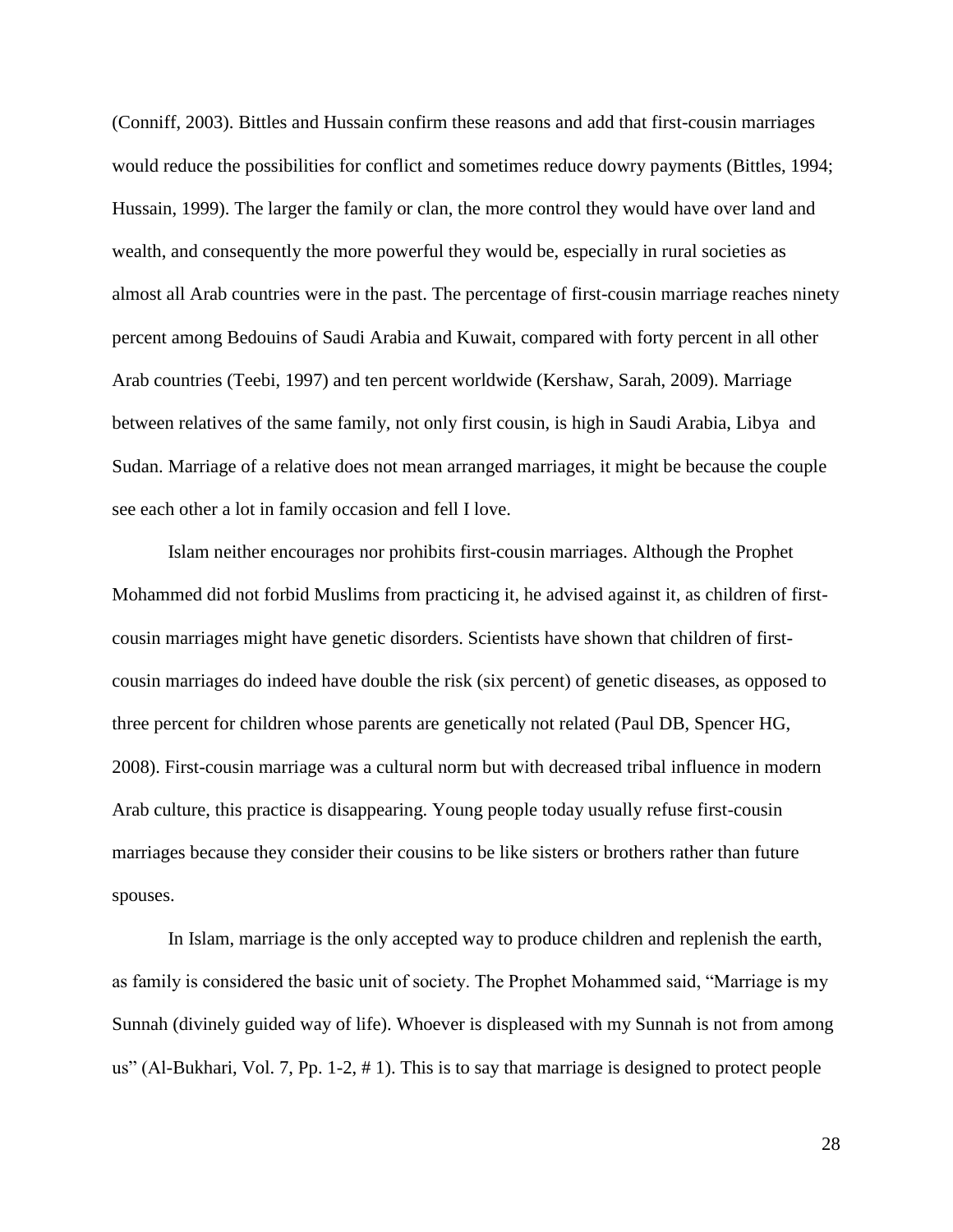against immortality and it is highly appreciated and encouraged in Islam. In many hadith, he asked men to be gentle and kind to their wives. One such hadith is: "The most perfect believer in faith is the best of them in character and the best of you in character is he who is best to his family" (At-Tirmithi, Vol. 1, p. 340, # 928). Another hadith is: "Fear Allah in dealing with your women because you have taken them in your trust by Allah's permission..." (Muslim, Vol. 2, Pp. 615-6, # 2083). Two other verses are "And women have right corresponding to the obligations on them, according to what is equitable…" (2:228) and "…Live with them (women) in equity...."  $(4:19)$ .

Traditionally, the groom, with the support of his family, is responsible for marriage expenses as: ceremonies, bridal gifts, housing and paying a dowry for the bride. The festive culture surrounding the marriage, makes it costly and in some cases as an economic burden on the groom. One popular culture in wedding is to invite all relatives, neighbors and friends to the wedding. The attendees would be in hundreds of numbers and dinner should be served for all. To conclude this section, in the Arab world, marriage is the norm as pre-marital relations are not allowed and considered shameful.

#### 1

#### **Polygamy**

The earliest study of polygamy was conducted in the 1970s and found that Arab countries had rates of polygamy of less than five percent (Deeb and Sayegh, 1997). Polygyny is the most ordinary form, in which a man has more than one wife. Several societies accept polygamy. The Ethnographic Atlas noted that 588 societies among the 1,231 in the world had frequent polygamy. Goody argued that the main reason for polygamy is to ensure large families with as many dependent males as possible (Goody, 1973, p. 189). Polygyny is practiced and even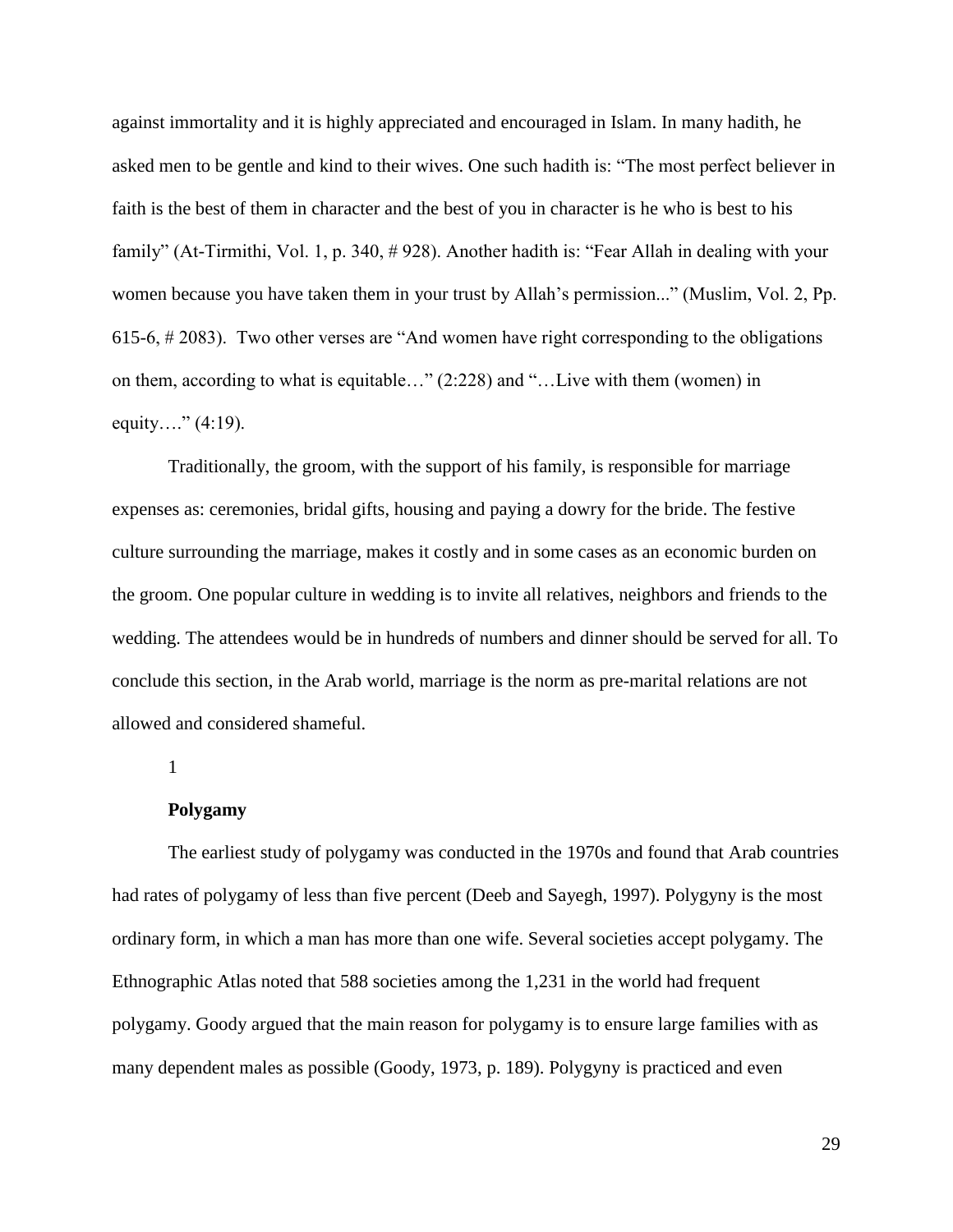preferred in elite societies to increase wealth and political power. For example, in highlands of Madagascar, one king had twelve wives and each of them lived in her own palace in a different part of the country (Coontz, 2006).

Religious attitudes towards polygamy vary. In Hinduism, when the oldest scriptures were composed from 1500 to 500 BCE, polygamy was permitted and was popular for men from the higher classes. The only rule was that the first wife must have the same social status as the husband, with the other wives from a lower class if desired. Lower and middle-class men in India were able to marry another wife if the first wife could not bear a son (Larson, 2001, p. 153). However, this changed in 1955 when the Indian Parliament outlawed polygamy in the country, with an exception for Muslims (Fries, 2005). In Judaism, many important Jewish figures had more than one wife, including "Esau (Gen 26:34; 28:6-9), Moses (Ex 2:21; Num 12:1), Jacob (Gen 29:15-28), Elkanah (1 Samuel 1:1-8), David (1 Samuel 25:39-44; 2 Samuel 3:2-5; 5:13-16), and Solomon (1 Kings 11:1-3)" (Coogan, 2010, p. 78). However, polygamy no longer exists in the Jewish community except in limited numbers in countries that allow it.

As for Christianity, in the Old Testament polygamy is not forbidden; however, it is not addressed in New Testament. In 1650, after the Thirty Years' War, the Parliament at Nuremberg ruled that every man had the permission to marry up to ten women because many men had died during the war (Nicene and Post-Nicene Fathers: Series I, Volume V, On Marriage and Concupiscence, Book I, Chapter 10). More recently, Roman Catholic theologians asserted that polygamy is not ideal but may be considered legitimate in some areas, such as in Africa (Compton, 1996). Additionally, polygamy was encouraged and widespread in the early days of the Church of Jesus Christ of Latter*-*day Saints. Most U.S. states made polygamy illegal and men who had more than one wife faced harsh discipline, which led some Mormons to migrate to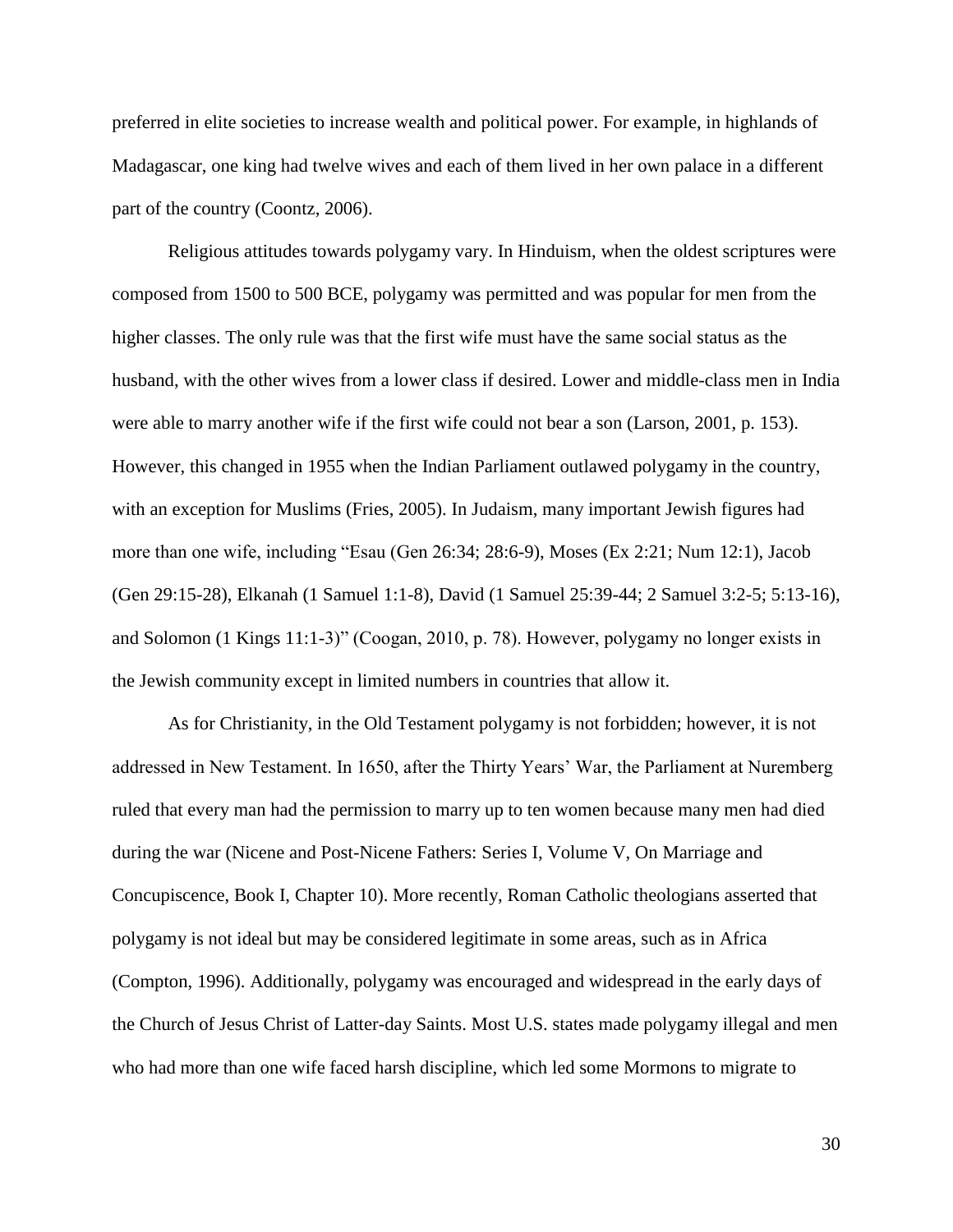Canada and Mexico. In 1890, the Mormon Church issued a manifesto declaring that plural marriages were no longer acceptable under church doctrine. Nevertheless, polygamy still exists in Utah and neighboring states (Musser, 1943).

As for Arabs, before Islam, men could have as many wives as they wished with no limitation. With the advent of Islam, Arabs were advised that women are men's partners and supporters: "And one of His signs is that He created mates for you from yourselves that you may find rest in them and He put between you love and compassion" (30:21).Following the Battle of Uhud in 625 AD (3 [Shawwal](https://en.wikipedia.org/wiki/Shawwal) 3 AH in the [Islamic calendar\)](https://en.wikipedia.org/wiki/Islamic_calendar), many men died, leaving many orphans and widows in the community. Islam allowed polygamy but limited it to four wives with one important rule. The Qur'an says: "…marry such women as seem good to you, two or three or four; but if you fear that you shall not be able to deal justly (with them), then (marry) only one" (4:3). Therefore, if a man cannot treat all four wives equally, then he should have only one wife. Another verse said: "You are never able to be fair and just as between women, even if it is your ardent desire" (4:129). In short, Allah permitted polygamy as a social solution, but it is not encouraged.

Polygamy is legal in all Muslim and Arab countries, except for those that have outlawed the practice: Turkey, Tunisia, Albania and countries in Central Asia (Al-Krenawi, 2006). Countries allowing polygamy require the husband to prove that he is able to financially support more than one wife and to acquire permission from his first wife or wives. In Morocco, before a man may take a second wife, he must justify his reasons in a court hearing (Dalrymple, 2013). In 2001, the Sudanese government encouraged polygamy to increase the country's population.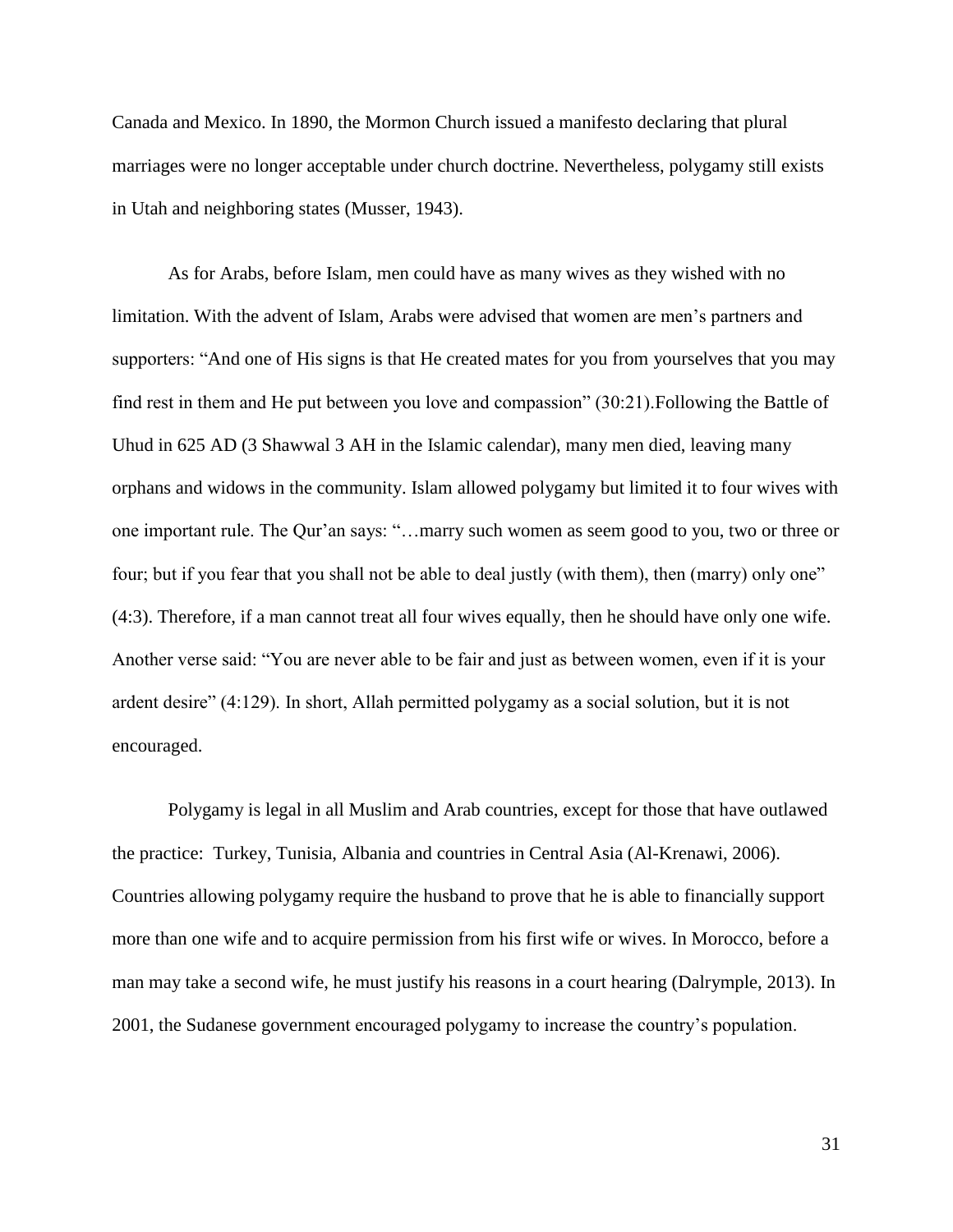In conclusion, polygamy was first permitted in Islam as a social solution, to take care of the orphans and the needy but at the same time it has its own rules and is not encouraged. In the past, it was widespread in the Arab world, but not anymore as explained earlier. Polygamy is not spread in Arab countries as the media introduced. Many women refuse to be the second wife and would not accept to share her house with another female.

# **Divorce**

As in many parts of the world, divorce is frowned upon among Arabs, who encourage couples to bear an unhappy marriage with patience for the sake of children. However, when it occurs, Arab laws and culture support the man more than the woman. A woman may ask for a divorce at a religious court if she provides justification for her request. Under Islamic law, a man is responsible for providing shelter, food and clothing for his wife and children. Failure to do so is an acceptable reason for divorce. However, divorce in these situations often makes it even more difficult for the wife to support her children, whom she often must leave with her husband. A divorced wife returns to live with her parents or her eldest brother; Arab culture does not accept a divorced wife to live by herself. If her eldest son is old enough, she might live with him.

Even though it is easier for men to get a divorce, very few Arab men seek one because the Prophet Mohammed said, "With Allah, the most detestable of all things permitted is divorce" (AD. 13:3.). Divorce is a last resort and only permitted in extreme cases in which no other solutions exist. The Qur'an says: "If you fear a breach between them twain, appoint (two) arbiters, one from his family, and the other from hers; if they wish for peace, Allah will cause their reconciliation: For Allah hath full knowledge, and is acquainted with all things" (4:35). In other words, when a problem occurs between a husband and wife, one wise person from her family and one from his family judge the situation and resolve the problem between the couple.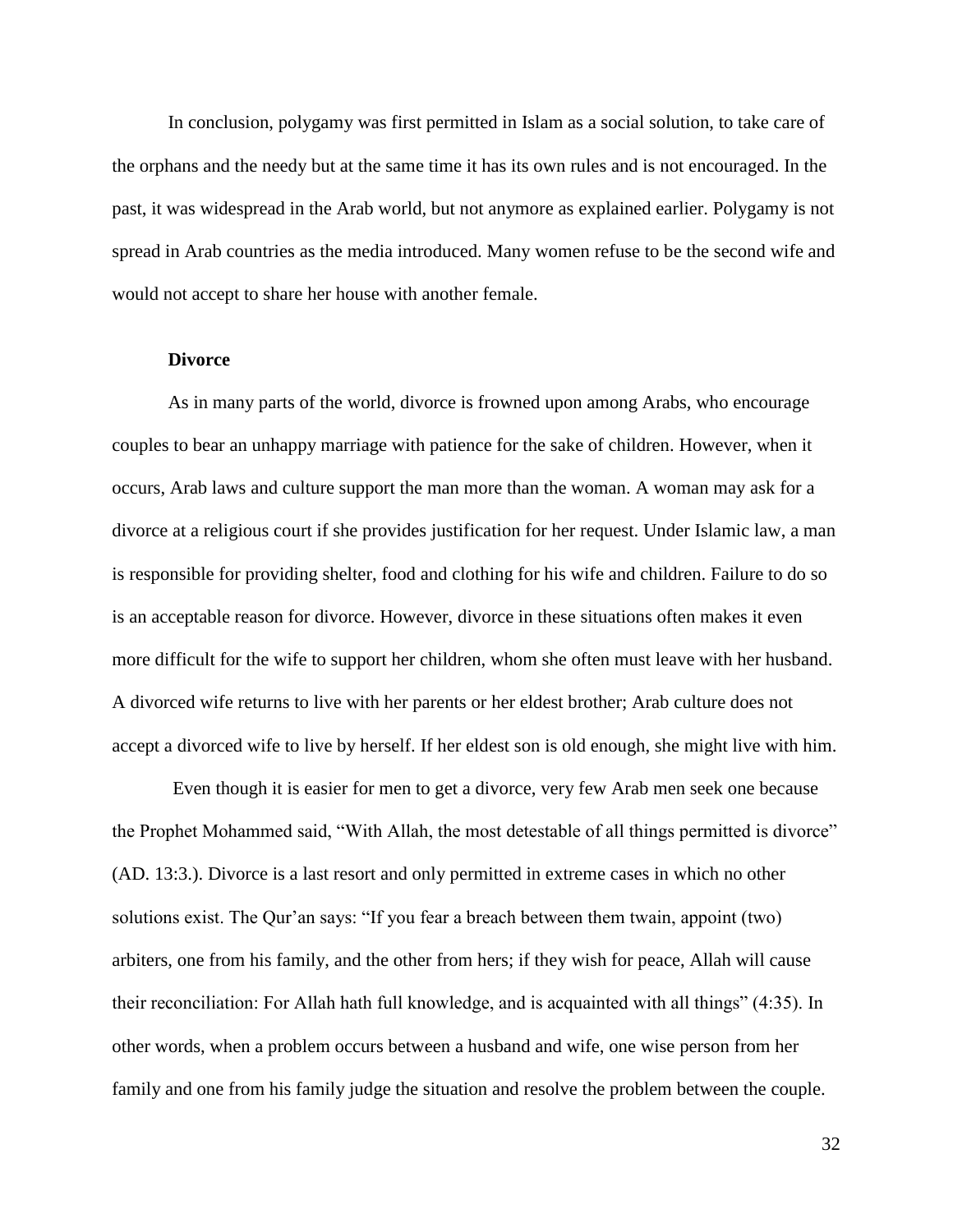After consulting with people from both sides of the family, the couple may separate for three months to evaluate the situation, and if they both insist, they may get a divorce.

Additionally, some non-religious factors discourage divorce. For example, in the case of a divorce, the husband must pay his wife a certain amount of money agreed on at the time of marriage, which is written in the marriage contract. Family intervention is another factor, with parents and relatives of both parties striving to solve the couple's marital problems. Finally, divorce is considered culturally shameful among Arabs, and it is very difficult for divorced people to remarry.

# **Gestures and Body Language**

I will conclude this chapter with examples of some common Arab gestures and displays of body language which may have different meanings in the West. Below are some examples.

 Usually, when using the hand for any activity as eating, drinking or shaking hands, the right hand is used.

Nodding the head down is a sign of agreement.

 Raising the eyebrows, moving the head from right to left, moving an open palm from right to left, using the tongue to make a clicking sound or tilting the head up are ways of saying "no."

To open the left-hand palm and hit it with the right fist means

condescension or offensiveness.

 Making a circle using the thumb and index fingers indicates a threat or "I am coming to get you."

 Holding the fingers together while pointing the tips up and moving the hand up and down is a sign to slow down, be careful or wait.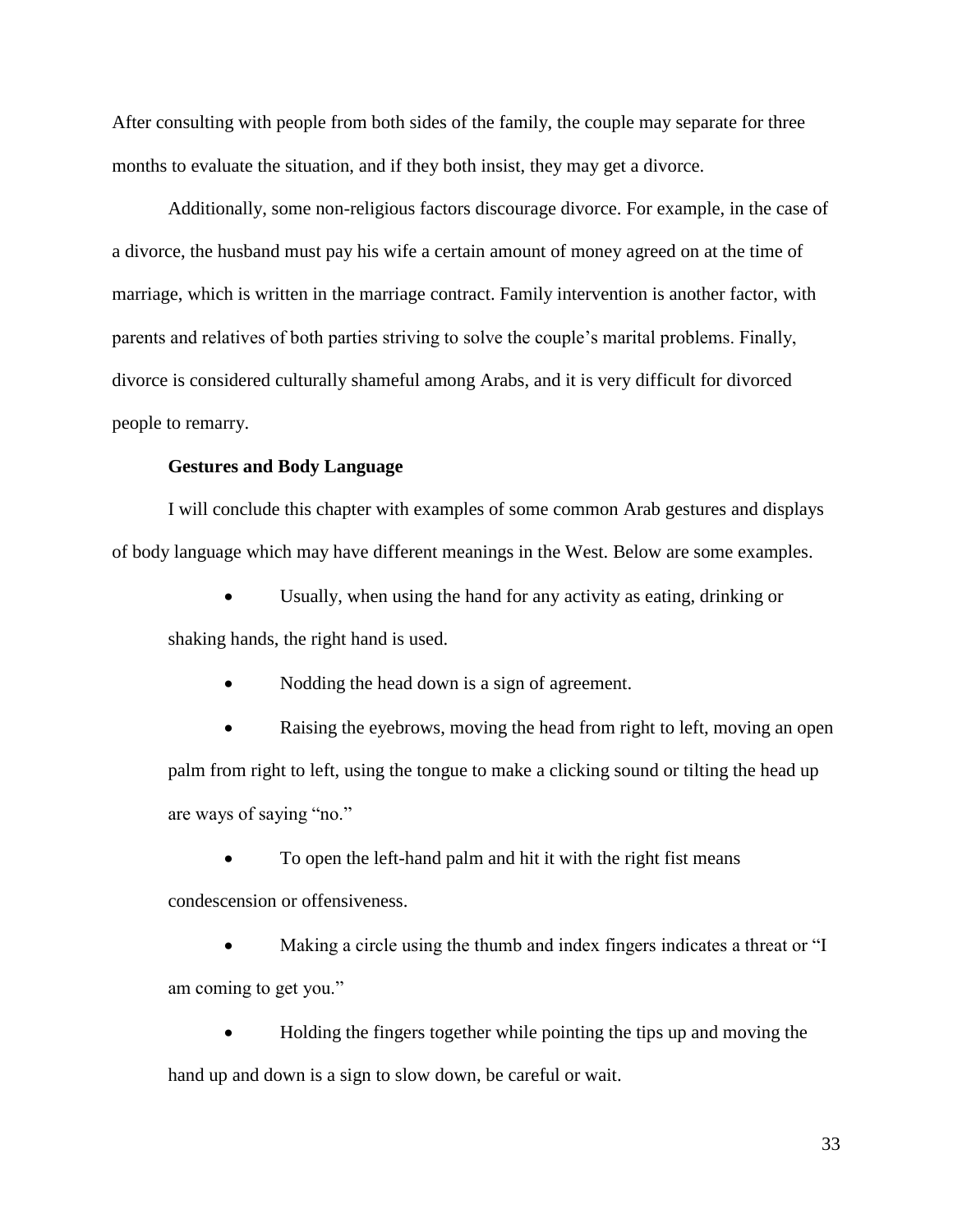Touching the forehead with the fingertips and bowing the head shows respect and appreciation.

A man stroking his mustache reflects seriousness and honesty.

 To point at someone with the index finger and move it up and down indicates condescension toward that person or threatening him to stop what he is doing.

• To open the right-hand palm and move it right to left means no, in contrast to its meaning as "hello" for Westerners.

 To put the right-hand forefinger in the mouth and pretend to bite it means "I am angry with you" or "I am coming to get you."

 To touch the tip of the nose or the lower eyelid with the right hand or its forefinger means a promise to do something or an obligation.

 To grasp the chin with the right-hand thumb indicates wisdom or "I am thinking."

As the cradle of Judaism, Christianity and Islam and a crossroads of international commerce, the Arab world shows elements of a unified culture as well as a great deal of cultural variation. Despite differences in clothing, music, food and dialects from one Arab country to another, common fundamental values of Arab culture and customs merit exploration and explanation to foster greater understanding in the West. Westerners who interact with Arabs will find a useful frame of reference in this chapter's insights about Arab greetings, hospitality and food; the context of communications; attitudes toward religious life, destiny and death; family structure and sex separation; and dress and body language.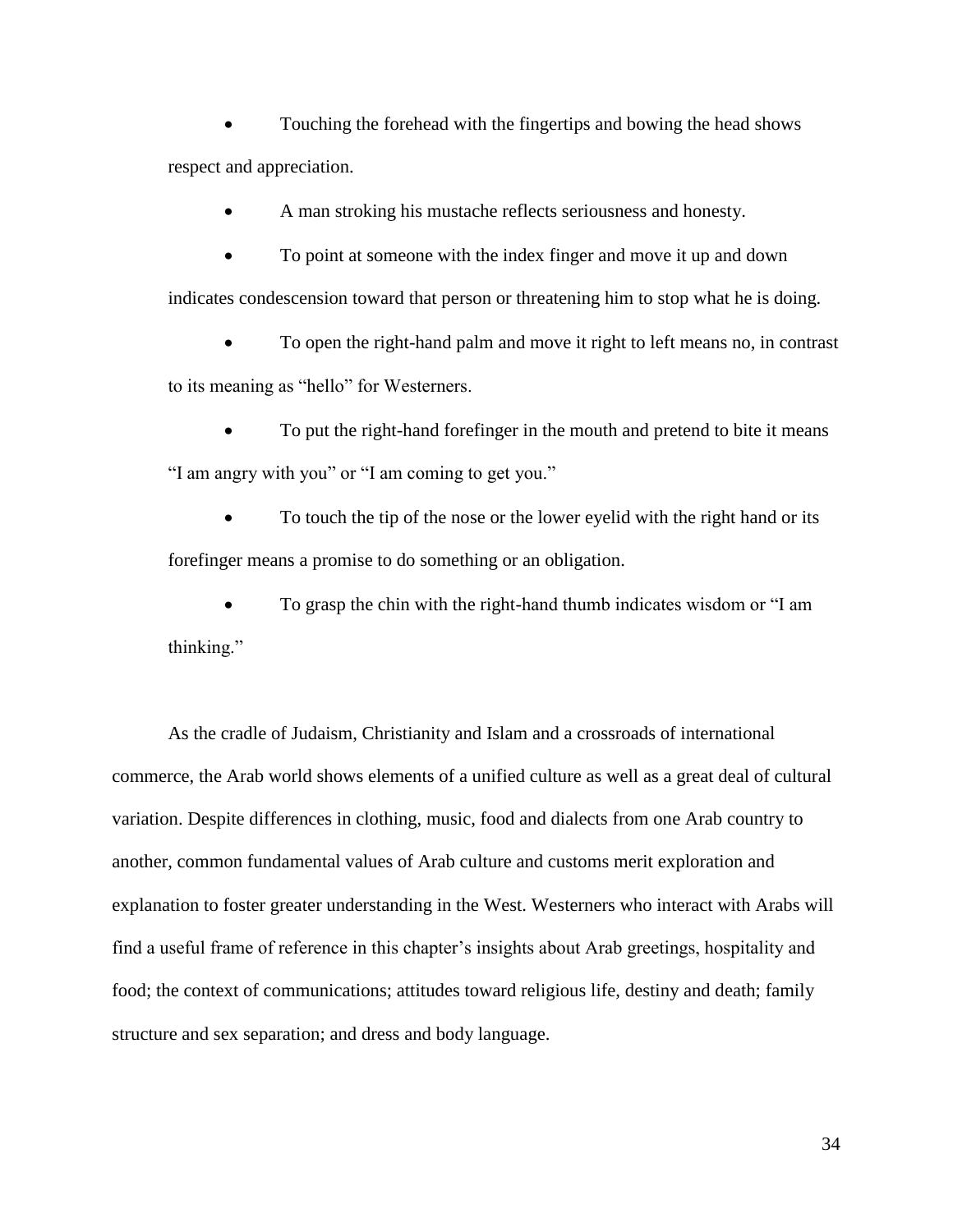#### **REFERENCES**

- Ajlouni, A., 2009, Arab Christian Nationalist Thinkers and Arab Christian Nationalism in the Levant. Retrieved from: [http://deepblue.lib.umich.edu/bitstream/handle/2027.42/63948/ajlouni\\_adam\\_2009.pdf?s](http://deepblue.lib.umich.edu/bitstream/handle/2027.42/63948/ajlouni_adam_2009.pdf?sequence=1) [equence=1](http://deepblue.lib.umich.edu/bitstream/handle/2027.42/63948/ajlouni_adam_2009.pdf?sequence=1)
- Al-Krenawi, A. and Graham, J. (2006). "A Comparison of Family Functioning, Life and Marital Satisfaction, and Mental Health of Women in Polygamous and Monogamous Marriages". International Journal of Social Psychiatry 52 (1).
- Arab Cultural Awareness: 58 Fact Sheets, January 2006,by: Office Of The Deputy Chief Of Staff For Intelligence, Us Army Training And Doctrine Command, retrieved from: https://fas.org/irp/agency/army/arabculture.pdf
- Baer, G., 1964, Population and Society in the Arab East (Routledge and Kegan Paul: London, 1964), p. 42.
- Bittles AH (2001), "Consanguinity and its relevance to clinical genetics", Clinical Genetics 60: 89‐ 98.
- Bittles, AH (1994), "The Role and Significance of Consanguinity as a Demographic Variable", Population and Development Review, 561‐ 584.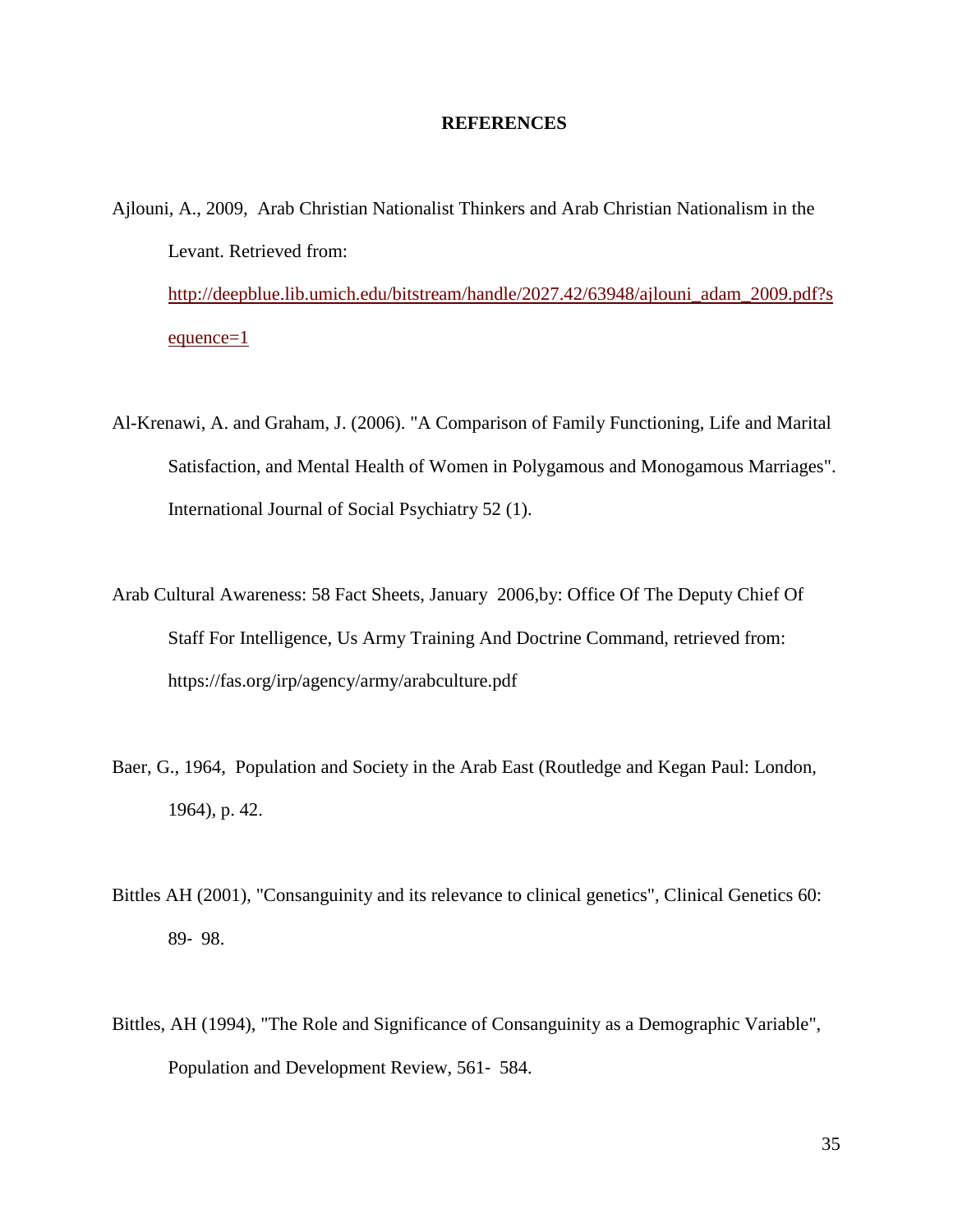- Compton, T. (1996). "A Trajectory of Plurality: An Overview of Joseph Smith's Thirty-three Plural Wives". Dialogue (Salt Lake City: Dialogue Foundation) 29 (2): 1–38.
- Conniff, R. (2003), Go Ahead Kiss Your Cousin, Heck, marry her if you want to, August issue, Discover science for the curious from:<http://discovermagazine.com/2003/aug/featkiss>
- Coogan, M., 2010, God and Sex: What the Bible Really Says (1st ed.). New York, Boston: Twelve. Hachette Book Group. p. 78.
- Coontz, S. 2006, Polygamy: A Historical Background, A Fact Sheet Prepared for the Council on Contemporary Families Council On Contemporary Families, May 8, 2006 Polygamy Fact Sheet Coontz 2
- Cross-Cultural Head Coverings, Created by the Center for South Asian & Middle Eastern Studies, University of Illinois at Urbana-Champaign Retrieved from: [http://www.csames.illinois.edu/documents/outreach/Cross-Culture\\_Head\\_Coverings.pdf](http://www.csames.illinois.edu/documents/outreach/Cross-Culture_Head_Coverings.pdf)

Dalrymple, Jim, 2013, "Federal judge declared Utah polygamy law unconstitutional". The Salt Lake Tribune. 13 December 2013.retrieved from: [http://archive.sltrib.com/story.php?ref=/sltrib/news/56894145-78/utah-waddoups-brown](http://archive.sltrib.com/story.php?ref=/sltrib/news/56894145-78/utah-waddoups-brown-family.html.csp)[family.html.csp](http://archive.sltrib.com/story.php?ref=/sltrib/news/56894145-78/utah-waddoups-brown-family.html.csp)

Daniels, N. (1975). *The cultural barrier: Problems in the exchange of ideas*. Edinburgh: Edinburgh University Press.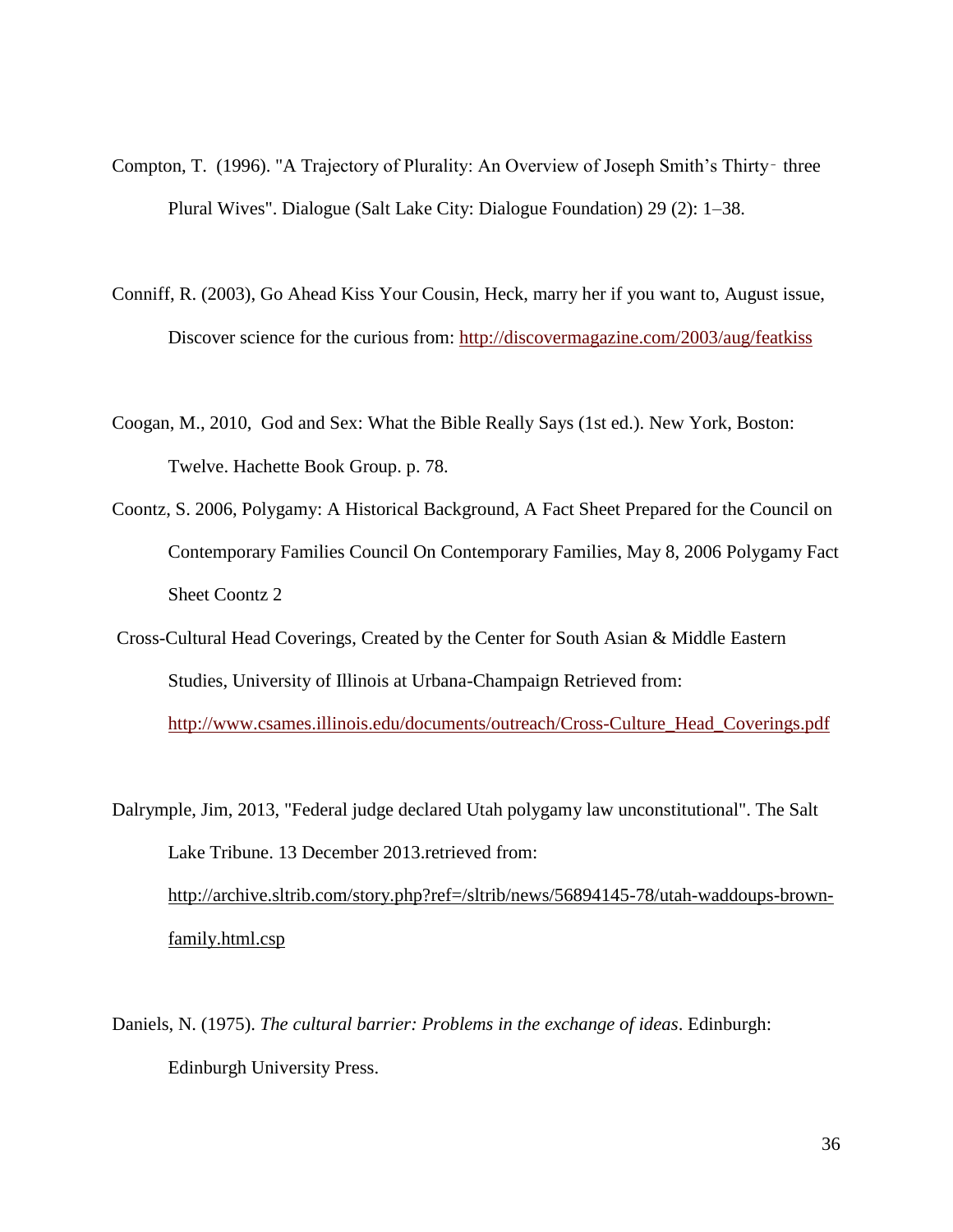- Deeb, M.E. and Sayegh, L.G. "Population Dimensions in the Arab World", in Teebi, A.S., Farag, T.I., eds. Genetic Disorders Among Arab Populations., 1997. New York: Oxford University Press.
- Elisabet, 1997, On Account of the Angels: Why I Cover My Head, Orthodox Christian Information Center, From the Spring 1997 issue of The Handmaiden, Conciliar Press, retrieved from:<http://orthodoxinfo.com/praxis/headcoverings.aspx>
- Ethnographic Atlas Codebook derived from George P. Murdock's Ethnographic Atlas recording the marital composition of 1231 societies from 1960 to 1980

Fries, Jan, 2005, Cauldron of the Gods: a manual of Celtic magick, Mandrake (May 6, 2005)

- GOLD, E. (1988). Ronald Reagan and the oral tradition. *Central States Speech Journal* 39, 159- 176.
- Goody, J., 1973, Polygyny, Economy and the Role of Women. In The Character of Kinship. London: Cambridge University Press, 1973, pp. 175–190.
- Hamarneh, S. K. 1983. "The Life Sciences" In the Genius of Arab Civilization: Source of the Renaissance. Second Edition. J.R. Hayes. Editor. Cambridge: The MIT Press pp. 173- 200.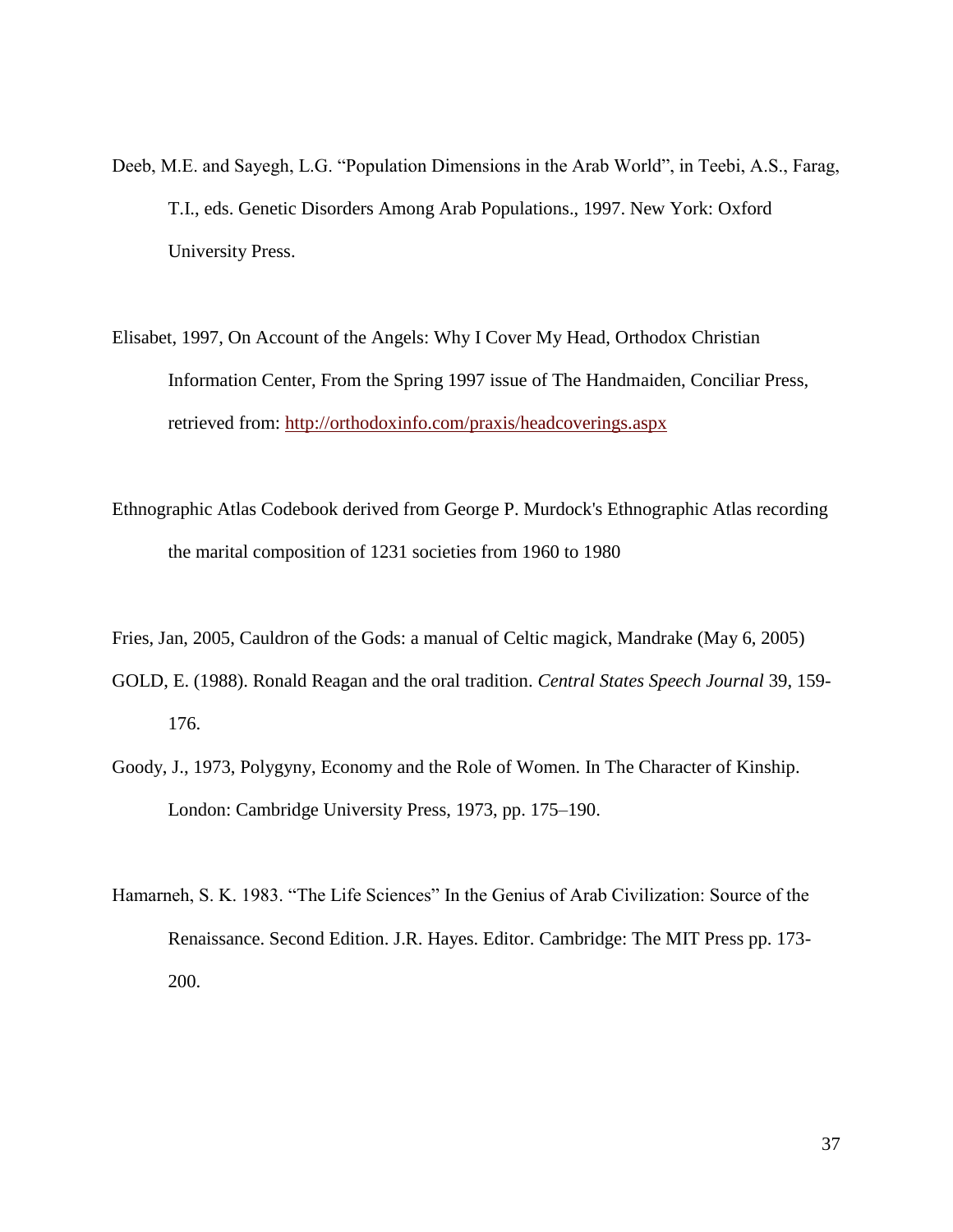- Hammad, A. 1989. Effectiveness and Efficiency in the Management of Palestinian Health Services. Ph.D. Thesis.University of Manchester. Jan. 1989.
- Hourani, A., 1956, "The Vanishing Veil a Challenge to the Old Order." UUNISCO Courier, January 1956, 35-37.

# [https://www.gov.uk/government/uploads/system/uploads/attachment\\_data/file/16871/arab\\_world](https://www.gov.uk/government/uploads/system/uploads/attachment_data/file/16871/arab_world_introduction_cultural_appreciation_booklet.pdf) [\\_introduction\\_cultural\\_appreciation\\_booklet.pdf](https://www.gov.uk/government/uploads/system/uploads/attachment_data/file/16871/arab_world_introduction_cultural_appreciation_booklet.pdf)

- Huber, B and Breedlove, W., 2007, Evolutionary Theory, Kinship, and Childbirth in Cross-Cultural Perspective. Cross-Cultural Research, Vol. 41; p. 196
- Hussain, R (1999) "Community perceptions of reasons for preference for consanguineous marriages in Pakistan", Journal of Biosocial Science 31: 449‐ 461

Kershaw, S., 2009, ["Shaking Off the Shame".](http://www.nytimes.com/2009/11/26/garden/26cousins.html?pagewanted=1&_r=1) *The New York Times*, Nov. 26, P. D1

Korotayev, A. V., 2000, Parallel-Cousin (FBD) Marriage, Islamization, and Arabization, JSTOR, Ethnology, Vol. 39, No. 4, Special Issue: Comparative Research and Cultural Units (Autumn, 2000), pp. 395-407. Retrieved from: [http://www.jstor.org/stable/3774053?seq=1#page\\_scan\\_tab\\_contents](http://www.jstor.org/stable/3774053?seq=1#page_scan_tab_contents)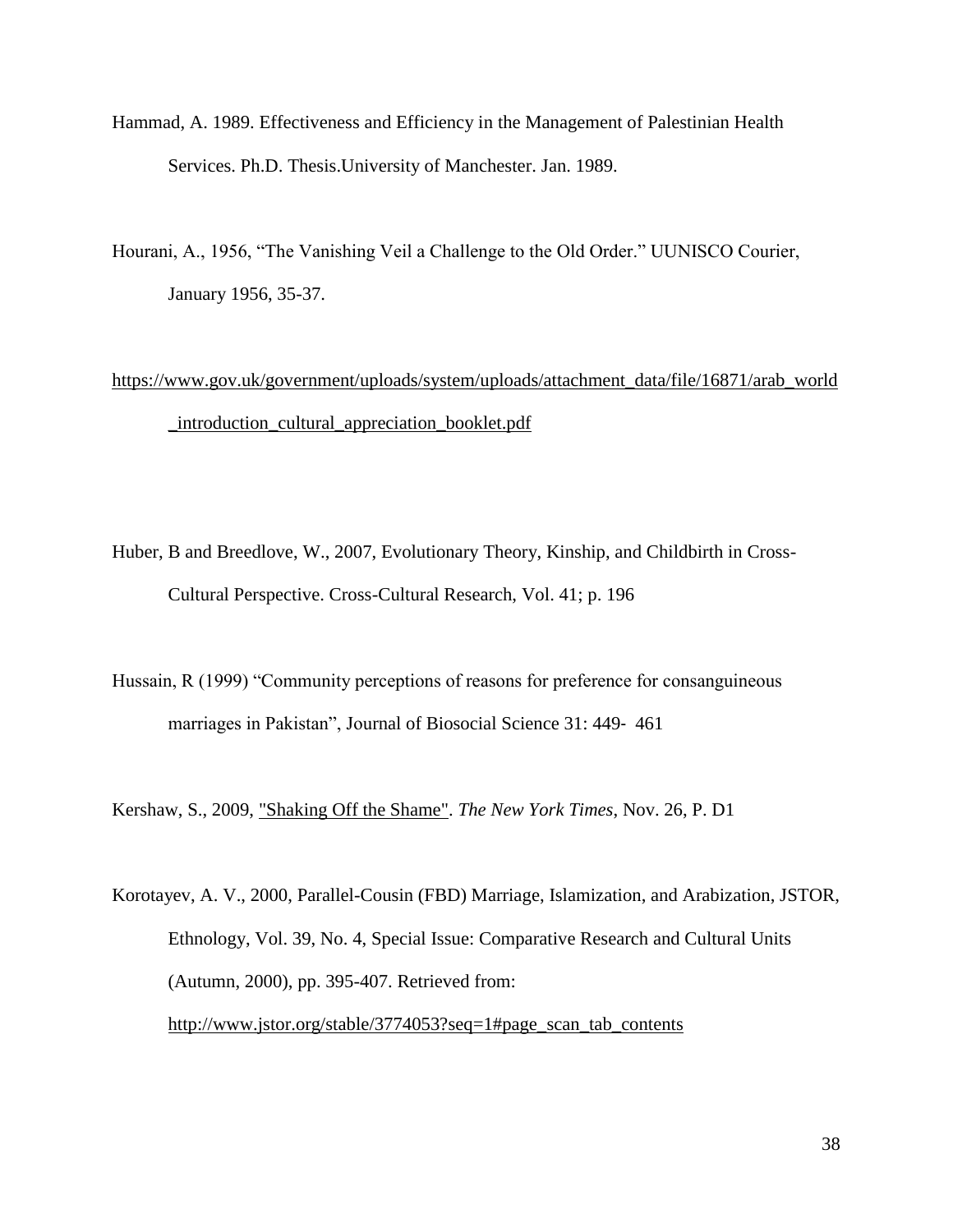Micklewright, N., "Women's Dress in Nineteenth-Century Istanbul: Mirror of a Changing Society" (Ph. D. diss., University of Pennsylvania, 1986), p. 217.

Musser, J., (September 1943). "Factions". Truth 9 (24): 94–96.

- Norton, J., 1997, "Faith and Fashion in Turkey," in Languages of Dress in the Middle East, ed. Nancy Lindisfarne-Tapper and Bruce Ingham, London, Curzon Press, 1997, pp. 155-157
- Osman, R., & Roudi-Fahimi, F., 2005, Population Reference Bureau, Middle East and North Africa Program. Retrieved from: [http://www.prb.org/pdf05/marriageinarabworld\\_eng.pdf](http://www.prb.org/pdf05/marriageinarabworld_eng.pdf)
- Ottenheimer, M (1996), "Forbidden relatives ‐ ‐ the American Myth of Cousin Marriage", Chicago: University of Illinois Press.
- Paul DB, Spencer HG (2008) "It's Ok, We're Not Cousins by Blood": The Cousin Marriage Controversy in Historical Perspective. PLoS Biol 6(12): e320. doi:10.1371/journal.pbio.0060320
- Religion and Personal Law in Secular India: A Call to Judgment,2001, Edited by Gerald J. Larson, Bloomington: Indiana University Press, c2001.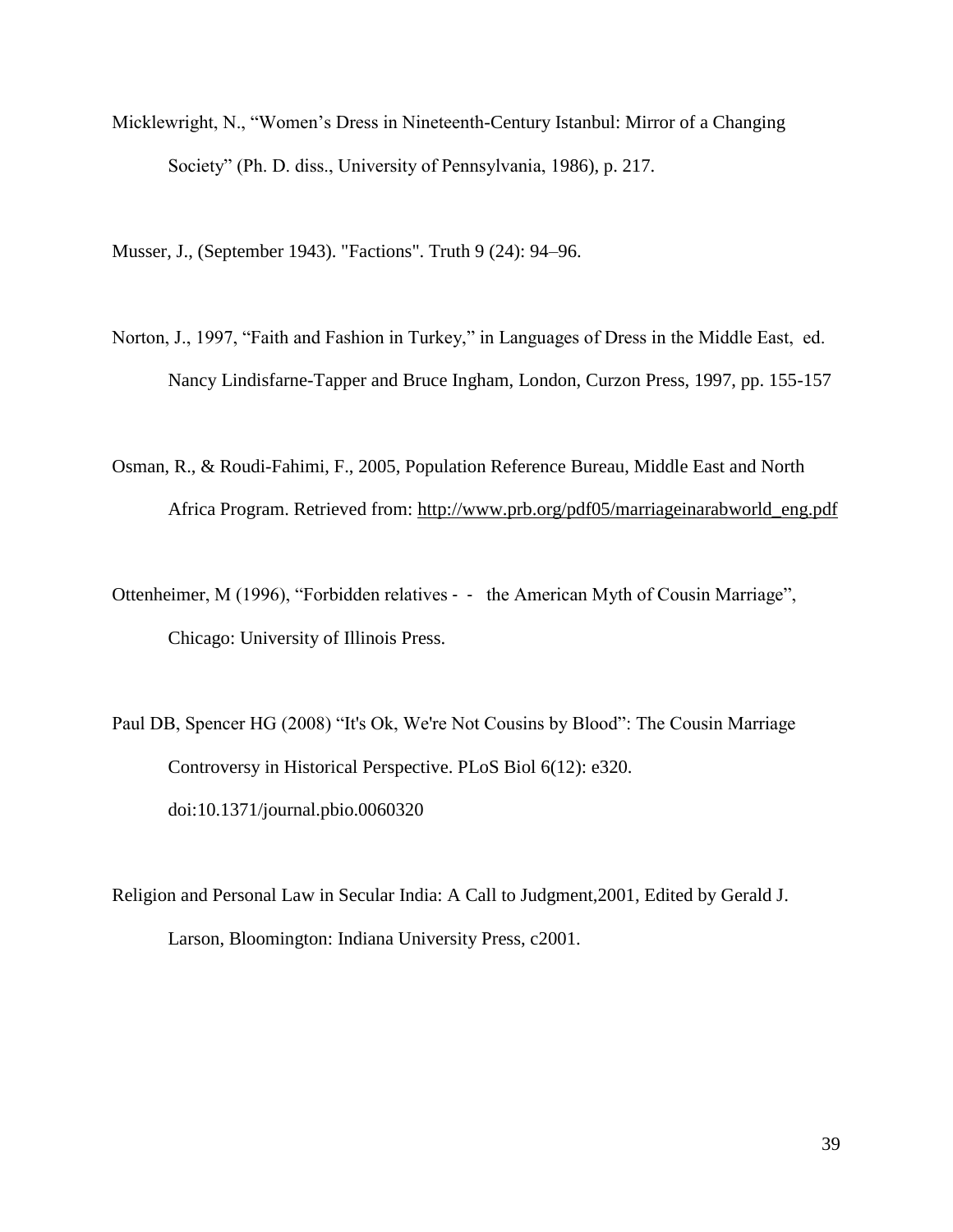Religion, Religious Ethics and Nursing, 2012, Edited by: Marsha D. Fowler, Sheryl Reimer Kirkham, Richard Sawatzky, Elizabeth Johnston Taylor, Springer Publishing Company, New York, New York (p. 241)

Scarce, J., 1975, "The Development of Women's Veils in Persia and Afghanistan," Costume 5 (1975), pp. 5-6 and the notes on p. 13.

Sennels, N., 2010, Muslim Inbreeding: Impacts On Intelligence, Sanity, Health and Society. Islam under Scrutiny, Australian Islamist Monitor. Retrieved from: [http://islammonitor.org/index.php?option=com\\_content&view=article&id=3910:muslim](http://islammonitor.org/index.php?option=com_content&view=article&id=3910:muslim-inbreeding-impacts-on-intelligence-sanity-health-and-society&catid=294:social-practices-interactions&Itemid=61)[inbreeding-impacts-on-intelligence-sanity-health-and-society&catid=294:social](http://islammonitor.org/index.php?option=com_content&view=article&id=3910:muslim-inbreeding-impacts-on-intelligence-sanity-health-and-society&catid=294:social-practices-interactions&Itemid=61)[practices-interactions&Itemid=61](http://islammonitor.org/index.php?option=com_content&view=article&id=3910:muslim-inbreeding-impacts-on-intelligence-sanity-health-and-society&catid=294:social-practices-interactions&Itemid=61)

Stewart, E. (1972). *American cultural patterns.* Chicago: Intercultural Press.

- Stowasser, B., 1993, "Women's issue in Modern Islamic Thought," in Arab Women: Old Boundaries, New Frontiers, ed. Judith E. Tucker, Indiana University Press: Bloomington and Indianapolis, 1993, p. 17
- Teebi, A.S., Farag, T.I., eds. 1997, Genetic Disorders Among Arab Populations, New York: Oxford University Press.